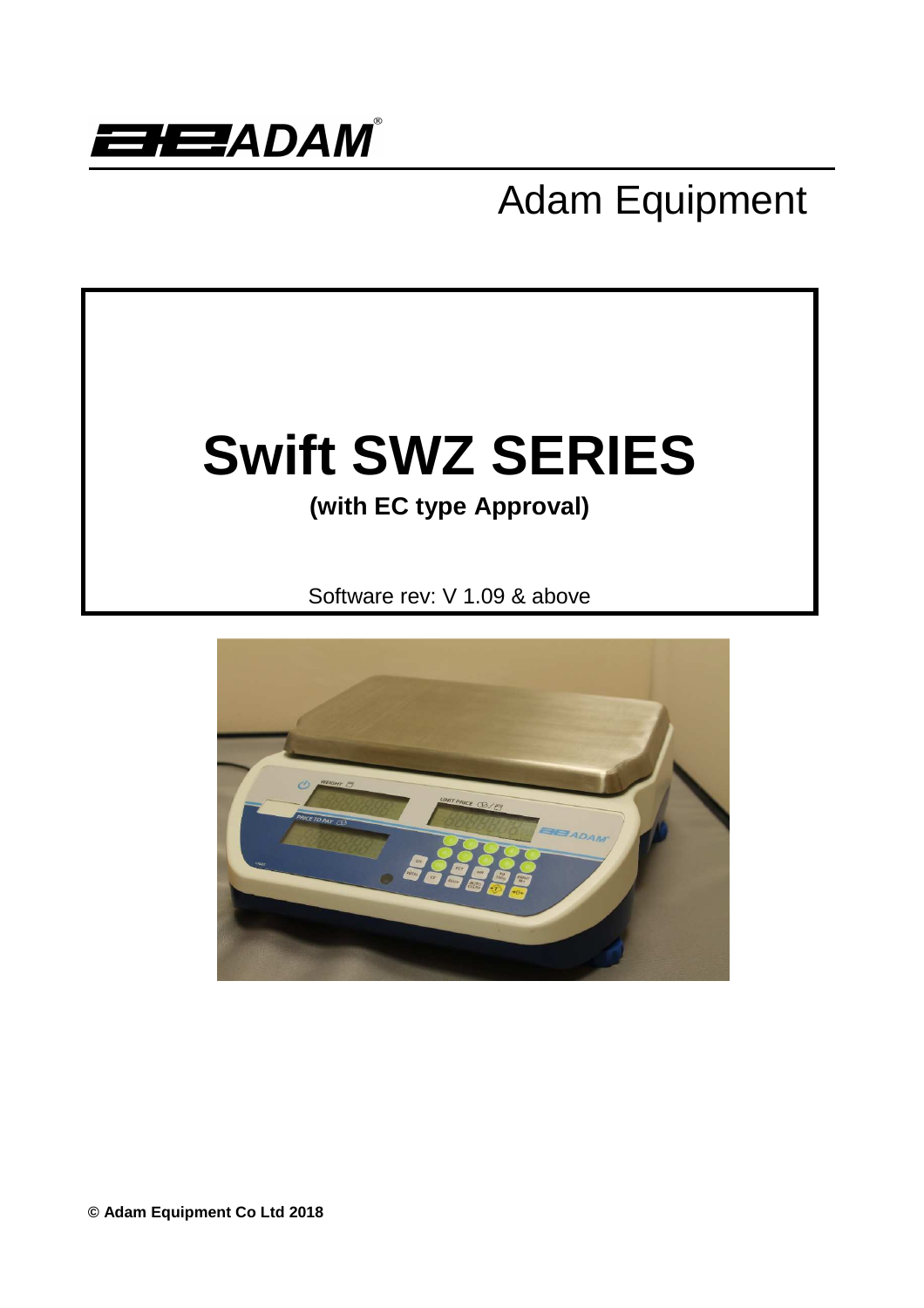| <b>Easy Reference:</b>                     |  |
|--------------------------------------------|--|
| Model name of the balance:                 |  |
| Serial number of the unit:                 |  |
| Software revision number                   |  |
| (Displayed when power is first turned on): |  |
| Date of Purchase and Address:              |  |
| Name and address of the supplier:          |  |
|                                            |  |
|                                            |  |
|                                            |  |
|                                            |  |
|                                            |  |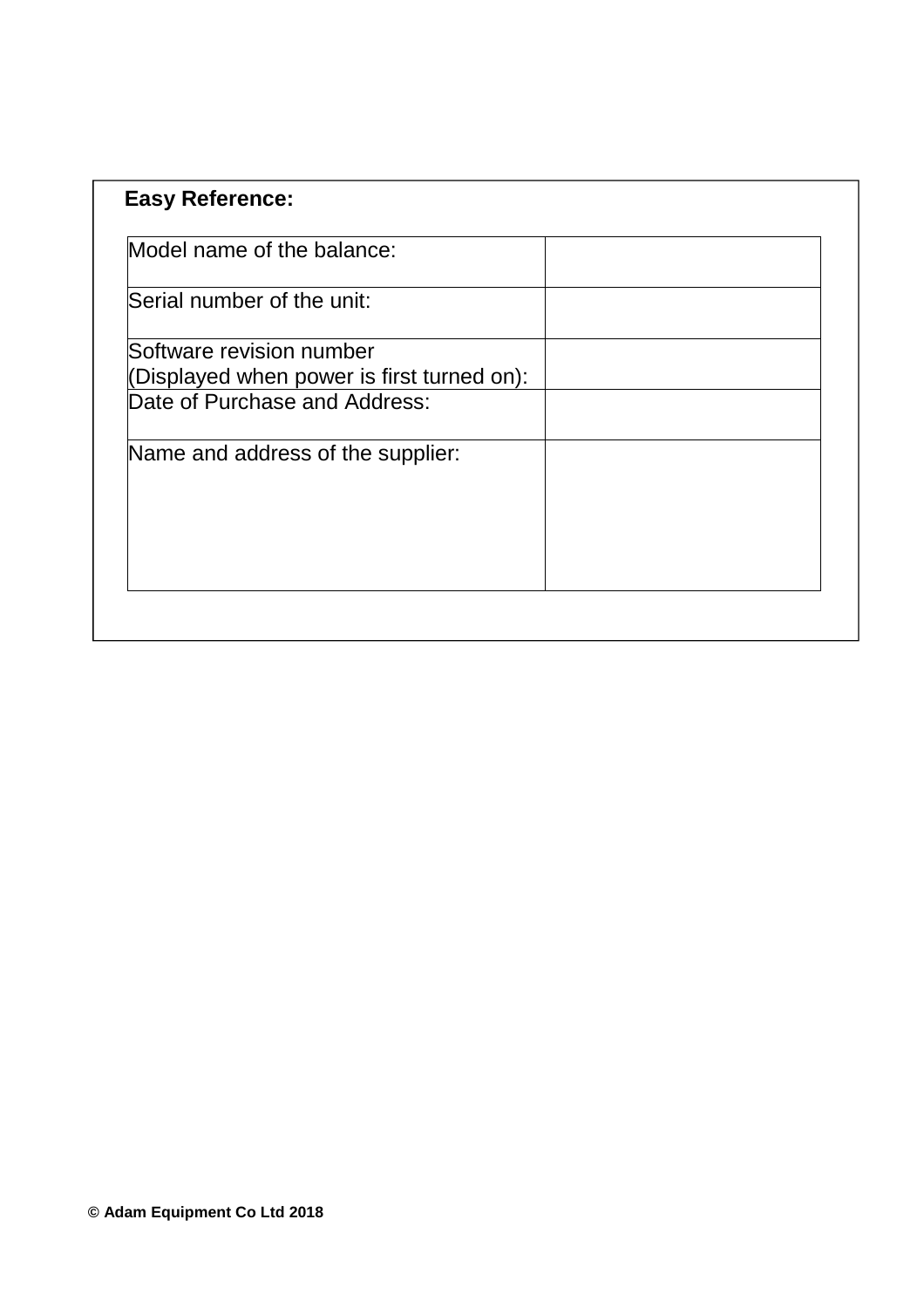## **CONTENTS**

P.N. 3.02.6.6.13677, Rev. C, December 2018

| 1.0   |                                                       |  |
|-------|-------------------------------------------------------|--|
| 1.1   |                                                       |  |
| 1.2   |                                                       |  |
| 2.0   |                                                       |  |
| 2.1   |                                                       |  |
| 2.2   |                                                       |  |
| 2.3   |                                                       |  |
| 2.4   |                                                       |  |
| 3.0   |                                                       |  |
| 4.0   |                                                       |  |
| 4.1   |                                                       |  |
| 4.2   |                                                       |  |
| 4.3   |                                                       |  |
| 4.4   |                                                       |  |
| 4.5   |                                                       |  |
| 4.6   |                                                       |  |
| 4.7   | PRICE PER KILOGRAM AND PER 100 GRAM- [Kg 100g] KEY  8 |  |
| 4.8   |                                                       |  |
| 4.9   |                                                       |  |
| 4.10  |                                                       |  |
| 4.11. |                                                       |  |
| 4.12  |                                                       |  |
| 4.13  |                                                       |  |
|       | 4.13.1                                                |  |
|       | 4.13.2                                                |  |
| 4.14  |                                                       |  |
|       |                                                       |  |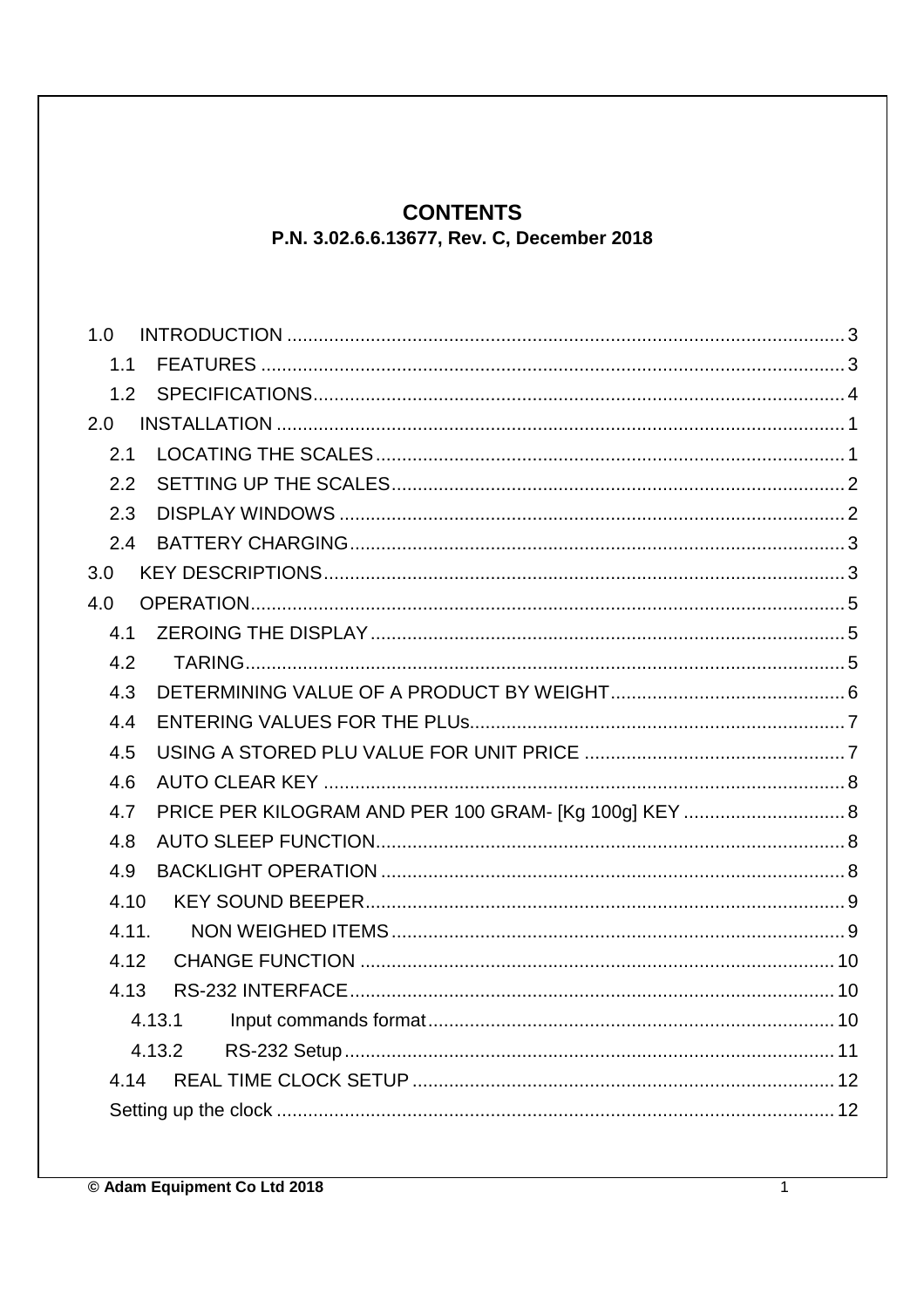

Please read carefully following instructions for installation and use before starting your work with a new balance. Failure to use the balance in accordance with the advice in the user manual could mean that the product gives incorrect readings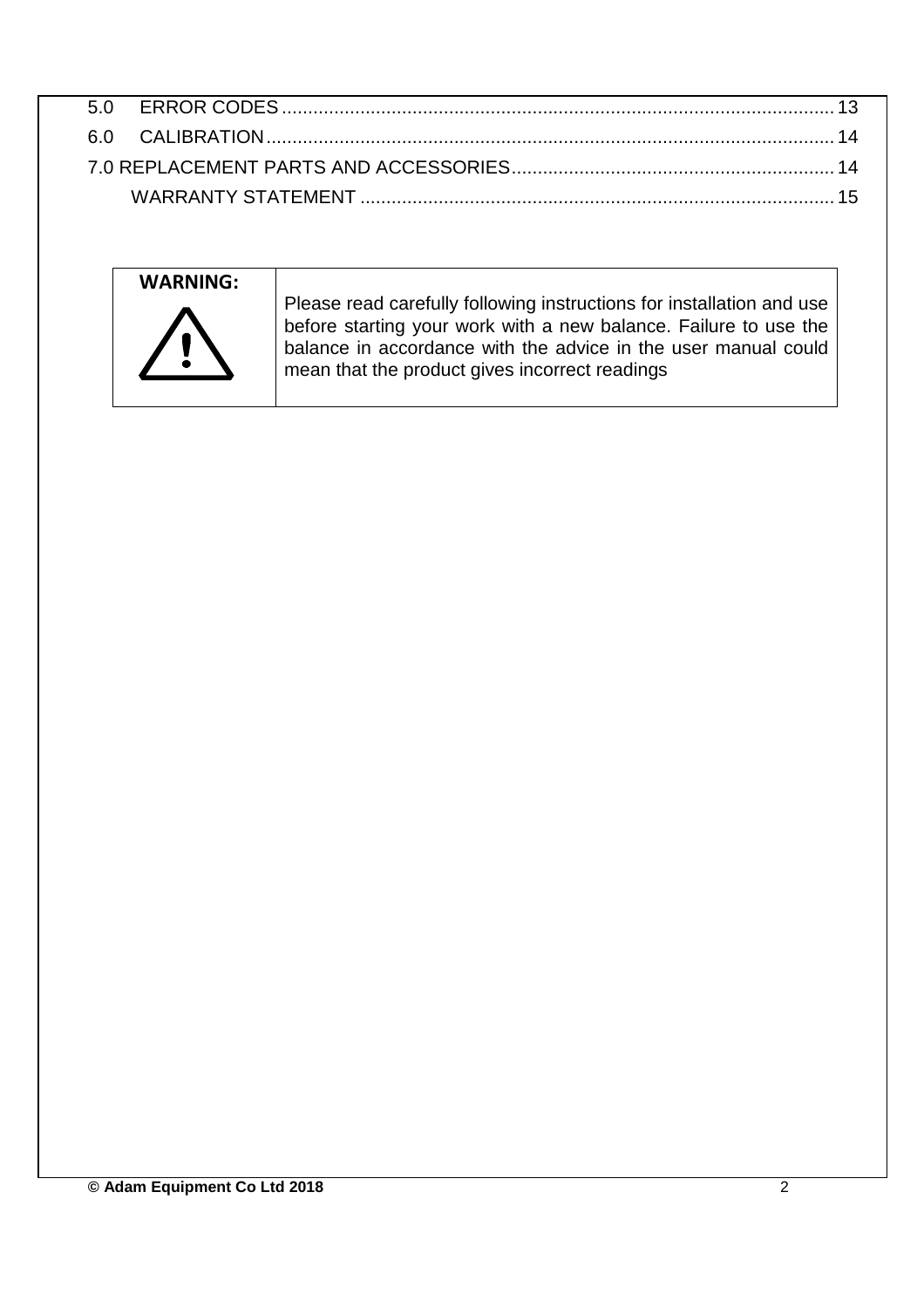## **1.0 INTRODUCTION**

The **Swift (SWZ)** series of digital price-computing scales are EC Type approved for computing price by weight.

#### **1.1 FEATURES**

- Stainless steel weighing platform
- Level indicator with adjustable levelling feet
- Colour coded, sealed keypad
- Large 3 x 6 digits backlit liquid crystal displays (LCD)
- Displays for **Weight**, **Unit Price** and **Total Price** (or Price to Pay)
- Displays on both front and back panels (Optional user display on pillar)
- Price per 100g and per kilogram (Not applicable for South Africa and Far East)
- Auto-sleep function
- Auto clear function
- Real Time Clock (RTC) and date
- RS-232 bi-directional interface
- Battery operated for portability
- 90 hours battery life when fully charged
- Up to 161 Prices (PLU) stored for easy access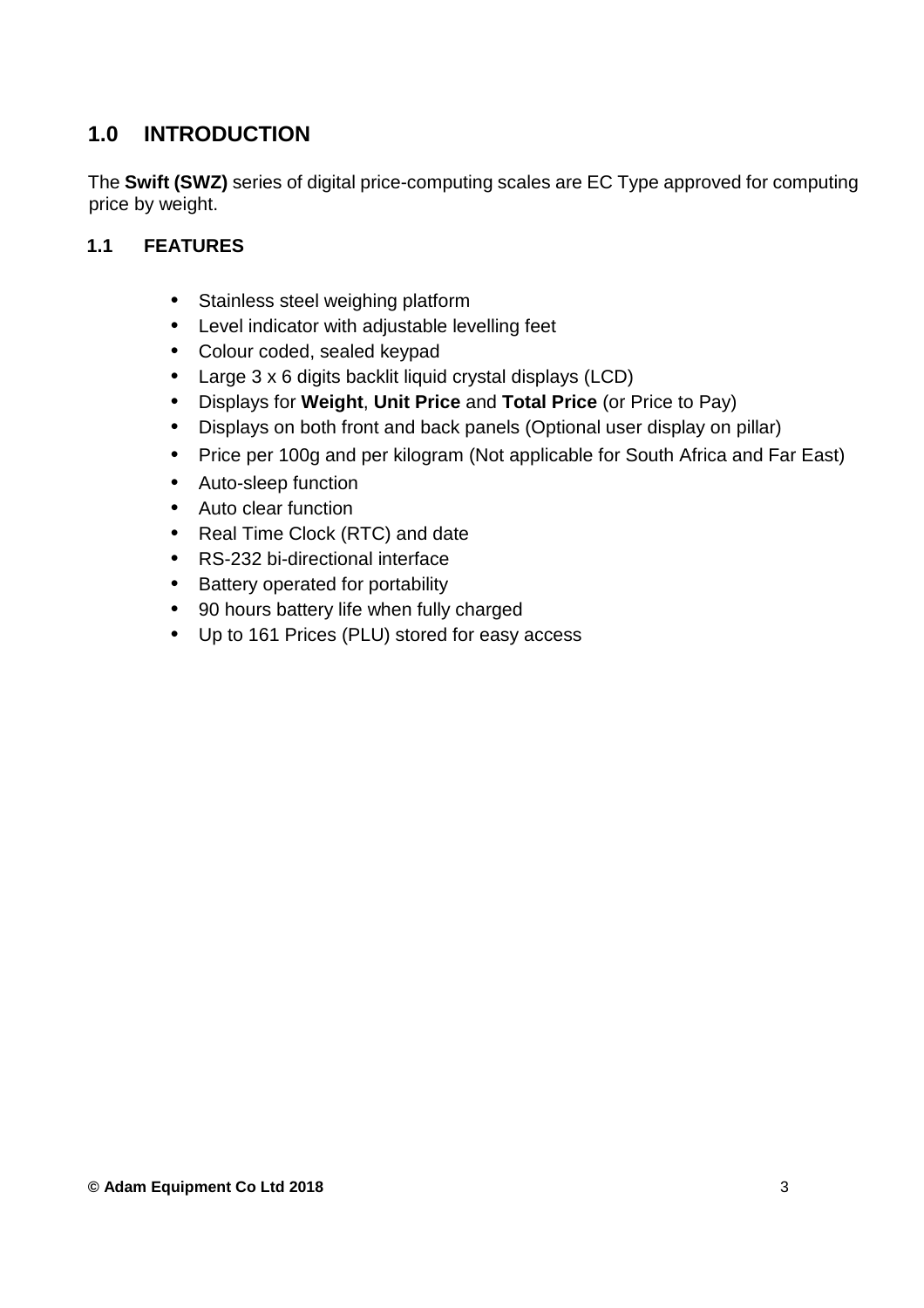## **1.2 SPECIFICATIONS**

|                           | <b>SWZ</b><br>3D                                                                                                                                                                      | <b>SWZ</b><br>6D                                                                               | <b>SWZ</b><br>15D | <b>SWZ</b><br>30 <sub>D</sub>                                   | <b>SWZ</b><br>3DP*                    | <b>SWZ</b><br>6DP* | <b>SWZ</b><br>15DP* | <b>SWZ</b><br>30DP* |  |
|---------------------------|---------------------------------------------------------------------------------------------------------------------------------------------------------------------------------------|------------------------------------------------------------------------------------------------|-------------------|-----------------------------------------------------------------|---------------------------------------|--------------------|---------------------|---------------------|--|
| Maximum Capacity          | 1.5Kg / 3kg                                                                                                                                                                           | 3kg / 6kg                                                                                      | 6kg / 15kg        | 15kg / 30kg                                                     | 1.5Kg / 3kg                           | 3kg / 6kg          | 6kg / 15kg          | 15kg / 30kg         |  |
| Readability               | 0.5g/1g                                                                                                                                                                               | 1g/2g                                                                                          | 2g/5g             | 5g / 10g                                                        | 0.5g / 1g                             | 1g/2g              | 2g/5g               | 5g/10g              |  |
| Repeatability (S.D)       | 1g/2g                                                                                                                                                                                 | 2g/4g                                                                                          | 4g / 10g          | 10g / 20g                                                       | 1g/2g                                 | 2g/4g              | 4g / 10g            | 10g / 20g           |  |
| Linearity $(+/-)$         | 1.5g / 3g                                                                                                                                                                             | 3g/6g                                                                                          | 6g / 15g          | 15g / 30g                                                       | 1.5g / 3g                             | 3g/6g              | 6g/15g              | 15g / 30g           |  |
| Pan size                  |                                                                                                                                                                                       |                                                                                                |                   |                                                                 | 300 x 210 mm                          |                    |                     |                     |  |
| Operating<br>Temperature  |                                                                                                                                                                                       |                                                                                                |                   |                                                                 | $-10^{\circ}$ C to $40^{\circ}$ C     |                    |                     |                     |  |
| <b>Battery life</b>       |                                                                                                                                                                                       |                                                                                                |                   | 90 hours typical. Battery Life<br>is less when the backlight is | used.                                 |                    |                     |                     |  |
| Power                     |                                                                                                                                                                                       |                                                                                                |                   |                                                                 | External power adapter<br>12vDC 800mA |                    |                     |                     |  |
| Interface                 |                                                                                                                                                                                       | RS-232 bi-directional<br>interface<br>English, German, French,<br>Spanish, Italian, Portuguese |                   |                                                                 |                                       |                    |                     |                     |  |
| Date/Time                 | selectable text<br>Real Time Clock (RTC), To<br>print date and time<br>information<br>(Dates in<br>year/month/day,<br>day/month/year or<br>month/day/year formats-<br>Battery backed) |                                                                                                |                   |                                                                 |                                       |                    |                     |                     |  |
| Display                   | Backlit LCD with 15mm -<br>high digits                                                                                                                                                |                                                                                                |                   |                                                                 |                                       |                    |                     |                     |  |
| Housing                   | <b>ABS Plastic with Stainless</b><br><b>Steel Pan</b>                                                                                                                                 |                                                                                                |                   |                                                                 |                                       |                    |                     |                     |  |
| <b>Overall Dimensions</b> | 315 x 355 x 120 mm<br>315 x 400 x 530 mm                                                                                                                                              |                                                                                                |                   |                                                                 |                                       |                    |                     |                     |  |
| Net Weight                |                                                                                                                                                                                       | 4.2 kg<br>4.5 kg                                                                               |                   |                                                                 |                                       |                    |                     |                     |  |

**\*NOTE:** SWZ-P models have the Pillar Display.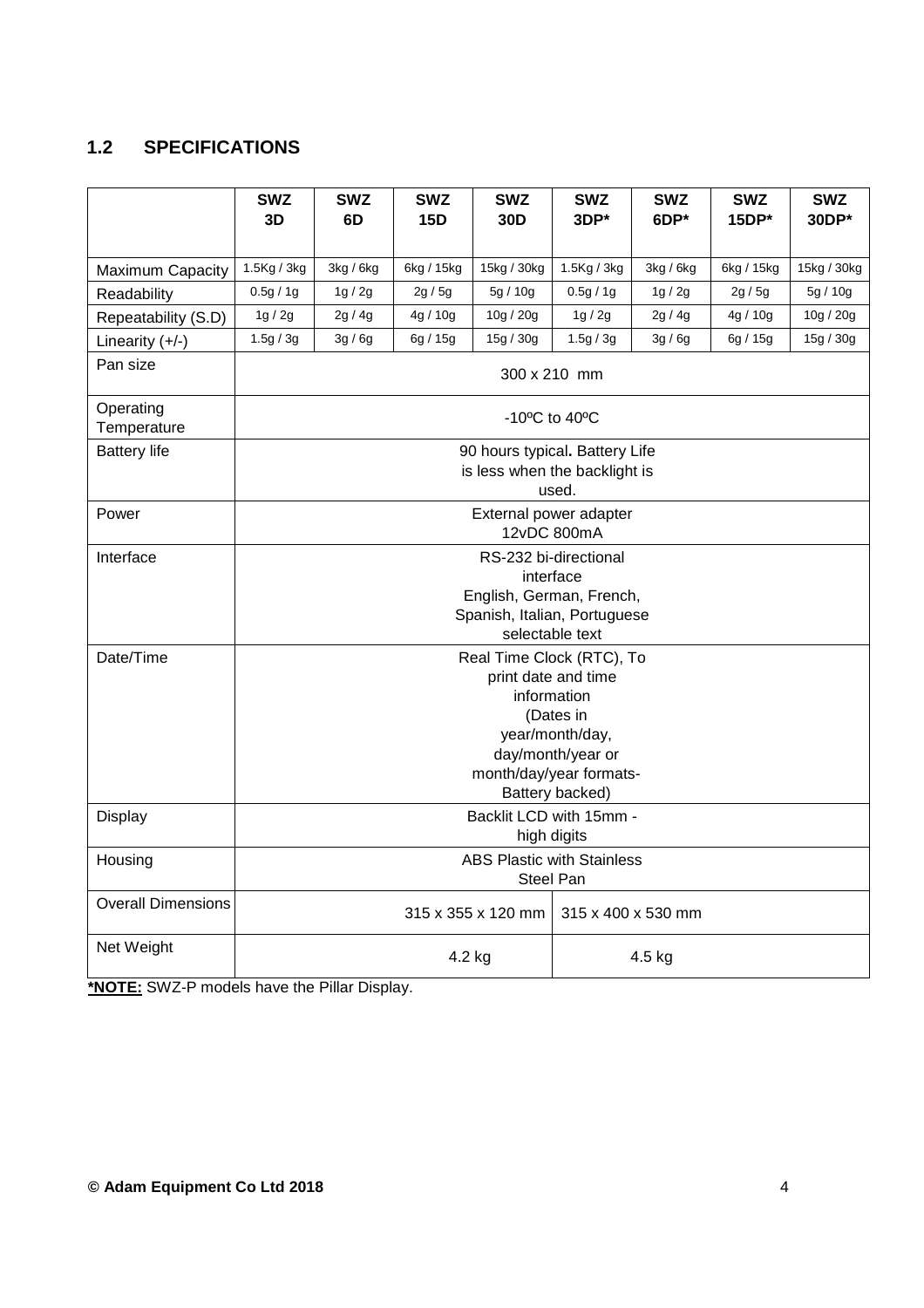|                     | <b>SWZ</b>                                                                         | <b>SWZ</b>                                                         | <b>SWZ</b> | <b>SWZ</b>       | <b>SWZ</b> | <b>SWZ</b>  | <b>SWZ</b>       | <b>SWZ</b>                                                            | <b>SWZ</b>                                | <b>SWZ</b> | <b>SWZ</b> | <b>SWZ</b>       | <b>SWZ</b> | <b>SWZ</b>  | <b>SWZ</b>       | <b>SWZ</b>  |
|---------------------|------------------------------------------------------------------------------------|--------------------------------------------------------------------|------------|------------------|------------|-------------|------------------|-----------------------------------------------------------------------|-------------------------------------------|------------|------------|------------------|------------|-------------|------------------|-------------|
|                     | 3D                                                                                 | 6Da                                                                | 6D         | 15Da             | <b>15D</b> | 30Da        | 30 <sub>D</sub>  | 60Da                                                                  | 3DP                                       | 6DPa*      | $6DP*$     | 15DPa*           | 15DP*      | 30DPa*      | 30DP*            | 60DPa*      |
|                     |                                                                                    |                                                                    |            |                  |            |             |                  |                                                                       |                                           |            |            |                  |            |             |                  |             |
| Maximum             | $1.5$ Kg $/$                                                                       | 3lb/                                                               | 3kg/       | 6lb/             | 6kg/       | $15$ lb /   | 15kg/            | $30$ lb $/$                                                           | $1.5$ Kg $/$                              | 3lb/       | 3kg/       | 6lb/             | 6kg/       | $15$ lb $/$ | 15kg/            | $30$ lb /   |
| Capacity            | 3kg                                                                                | 6lb                                                                | 6kg        | 15 <sub>lb</sub> | 15kg       | 30lb        | 30 <sub>kg</sub> | 60 <sub>lb</sub>                                                      | 3kg                                       | 6lb        | 6kg        | 15 <sub>1b</sub> | 15kg       | 30lb        | 30 <sub>kg</sub> | 60lb        |
| Readability         | 0.5g/                                                                              | $0.001$ lb                                                         | 1g/2g      | $0.02$ lb /      | 2g/5g      | $0.05$ lb / | 5g/              | $0.01$ lb /                                                           | 0.5g/                                     | $0.001$ lb | 1g/2g      | $0.02$ lb/       | 2g/5g      | $0.05$ lb / | 5g/              | $0.01$ lb / |
|                     | 1g                                                                                 | /0.02lb                                                            |            | 0.05             |            | $0.01$ lb   | 10 <sub>g</sub>  | $0.02$ lb                                                             | 1g                                        | $/0.02$ lb |            | 0.05             |            | $0.01$ lb   | 10 <sub>g</sub>  | $0.02$ lb   |
| Pan size            |                                                                                    |                                                                    |            |                  |            |             |                  |                                                                       | 300 x210 mm                               |            |            |                  |            |             |                  |             |
| Operating           |                                                                                    |                                                                    |            |                  |            |             |                  |                                                                       | $-10$ <sup>o</sup> C to 40 <sup>o</sup> C |            |            |                  |            |             |                  |             |
| Temperature         |                                                                                    |                                                                    |            |                  |            |             |                  |                                                                       |                                           |            |            |                  |            |             |                  |             |
| <b>Battery life</b> |                                                                                    | 90 hours typical. Battery Life is less when the backlight is used. |            |                  |            |             |                  |                                                                       |                                           |            |            |                  |            |             |                  |             |
| Power               |                                                                                    |                                                                    |            |                  |            |             |                  | External power adapter 12vDC 800mA                                    |                                           |            |            |                  |            |             |                  |             |
| Interface           |                                                                                    |                                                                    |            |                  |            |             |                  | RS-232 bi-directional interface                                       |                                           |            |            |                  |            |             |                  |             |
|                     |                                                                                    |                                                                    |            |                  |            |             |                  | English, German, French, Spanish, Italian, Portuguese selectable text |                                           |            |            |                  |            |             |                  |             |
| Date/Time           |                                                                                    | Real Time Clock (RTC), To print date and time information          |            |                  |            |             |                  |                                                                       |                                           |            |            |                  |            |             |                  |             |
|                     |                                                                                    |                                                                    |            |                  |            |             |                  |                                                                       |                                           |            |            |                  |            |             |                  |             |
|                     | (Dates in year/month/day, day/month/year or month/day/year formats-Battery backed) |                                                                    |            |                  |            |             |                  |                                                                       |                                           |            |            |                  |            |             |                  |             |
| Display             |                                                                                    |                                                                    |            |                  |            |             |                  | 3 x 6 digits backlit LCD displays                                     |                                           |            |            |                  |            |             |                  |             |
| Housing             |                                                                                    | ABS Plastic with Stainless Steel Pan                               |            |                  |            |             |                  |                                                                       |                                           |            |            |                  |            |             |                  |             |
| Overall             | 315 x 355 x 120 mm /<br>315 x 400 x 530 mm /                                       |                                                                    |            |                  |            |             |                  |                                                                       |                                           |            |            |                  |            |             |                  |             |
| <b>Dimensions</b>   | 124 x 140 x 47 inch<br>124 x 158 x 209 inch                                        |                                                                    |            |                  |            |             |                  |                                                                       |                                           |            |            |                  |            |             |                  |             |
| Net Weight          |                                                                                    |                                                                    |            |                  | $4.2$ kg   |             |                  |                                                                       |                                           |            |            | $4.5$ kg         |            |             |                  |             |

**\*NOTE:** SWZ-P models have the Pillar Display SWZ-a models USA only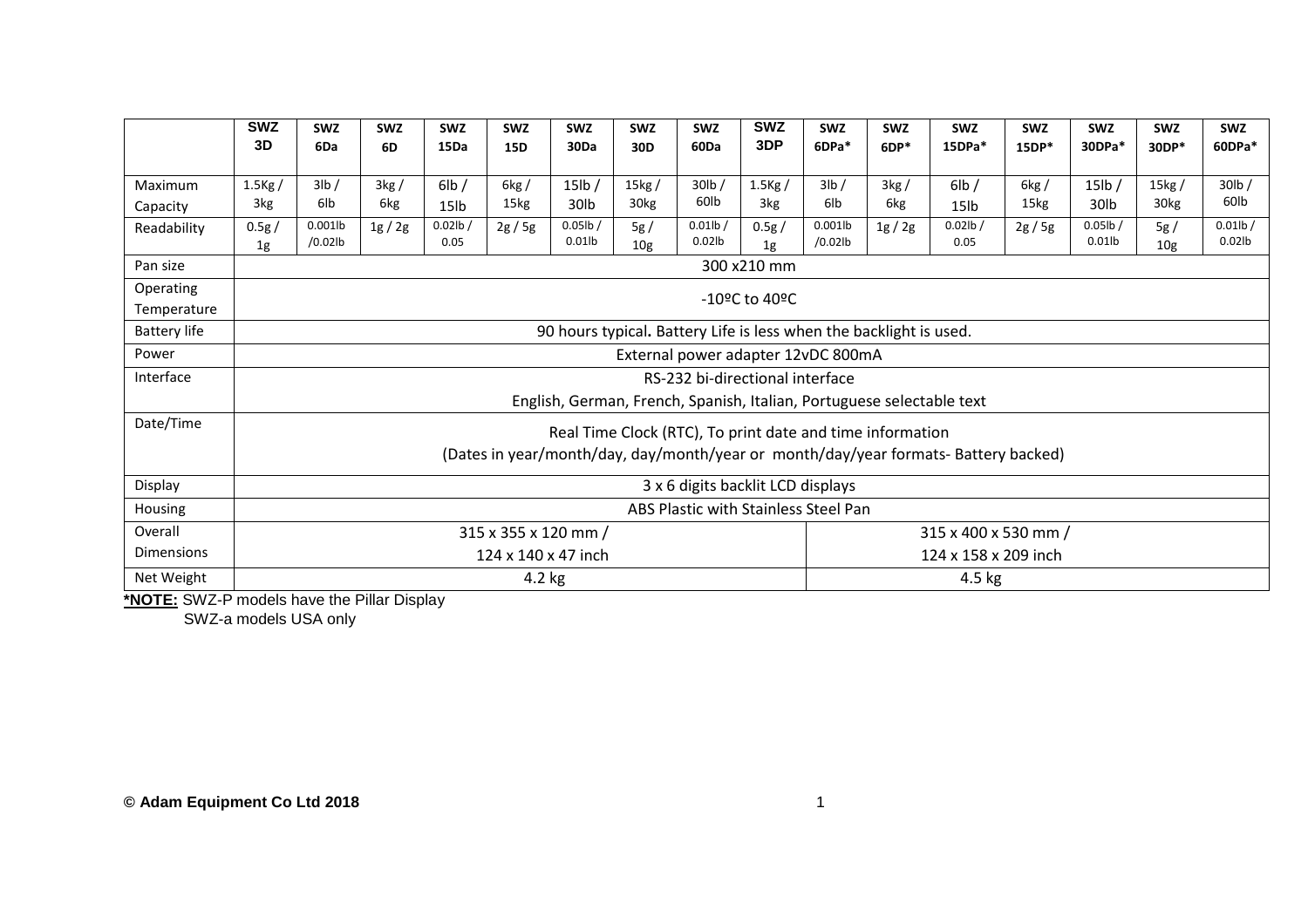## **2.0 INSTALLATION**

## **2.1 LOCATING THE SCALES**

The scales should not be placed in a location that will reduce the accuracy:

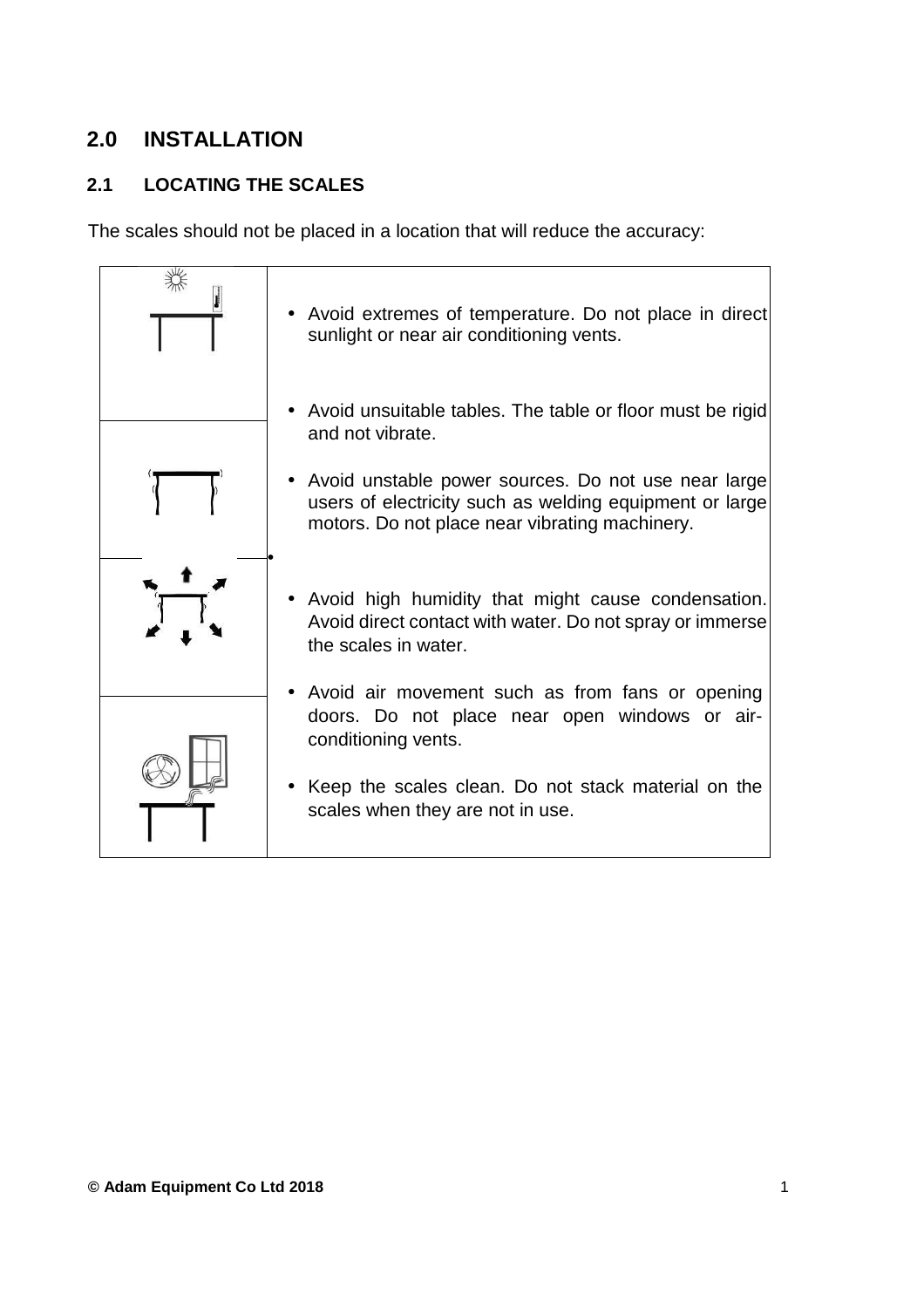#### **2.2 SETTING UP THE SCALES**

- 1) Place the stainless steel platform (supplied separately) into the receptacles on the top cover.
- 2) Do not press with excessive force as that could damage the load cell inside.
- 3) If an optional scoop has been supplied, place it on top of the platform.
- 4) If an optional display on Pillar is supplied, install the pillar into the socket at the rear of the scale by carefully pushing the cable inside the pillar rod. Use 2x M4 screws to secure.
- 5) Level the scale by adjusting the four feet until the spirit level bubble is in the centre of the level and the scale is supported by all four feet.
- 6) Turn the power ON by pressing the power button on the keypad.
- 7) The unit will display the software revision number in the **Weight** window and count down to zero while performing a self-test.
- 8) When ready all three displays will show zero.



#### **2.3 DISPLAY WINDOWS**

| WE <b>IGHT</b> 日<br><b>CD W1 W2</b>    | UNIT PRICE ①/目 点 |    |              |             |                  |              |
|----------------------------------------|------------------|----|--------------|-------------|------------------|--------------|
|                                        |                  |    |              |             |                  |              |
| <b>PRICE TO PAY CD</b><br>$\mathbf{a}$ |                  |    |              |             |                  |              |
|                                        |                  |    |              |             |                  |              |
|                                        | $\mathbf{G}$     | 00 | <b>SETUP</b> | MR          | 100 <sub>9</sub> | <b>PRINT</b> |
|                                        | <b>TOTAL</b>     | œ  | PLU+         | <b>AUTO</b> |                  |              |
|                                        |                  |    |              |             |                  | Exc          |

The window for the **Weight** has arrows to indicate when the scale is at zero or if the scale is displaying a net weight (if a tare value has been entered). It also indicates when the scale is stable.

The window for the **Unit Price** has arrows to show when the Auto Clear function is active and if the unit price is per 100g or per kilogram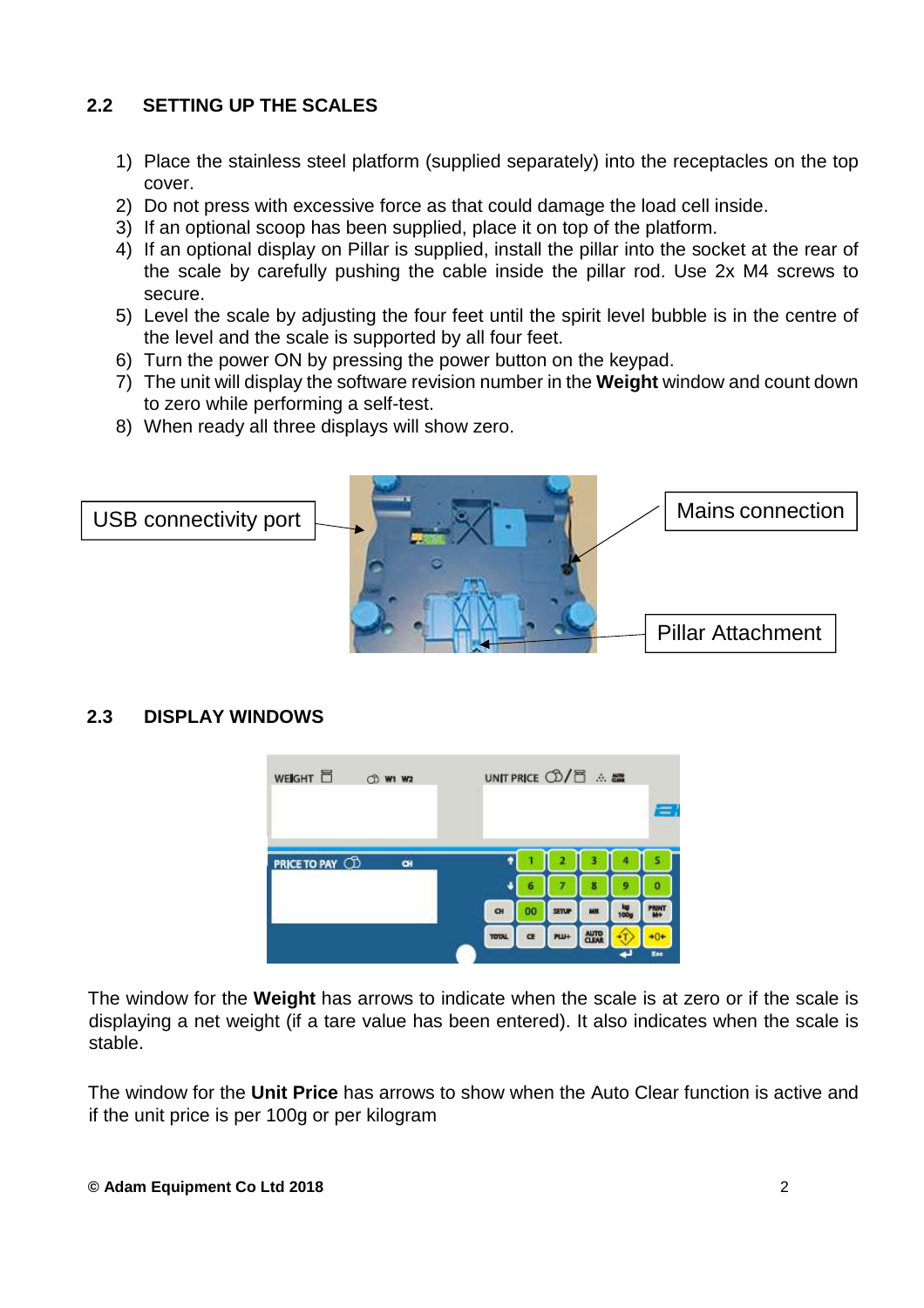**NOTE:** Unit price per 100g or per kg is not available in South Africa or the Far East.

The window for the **Price to Pay** displays the number of items on the scale.

**The above display panel is also available with French, German, Spanish, Italian and Portuguese and text or with symbols for Weight, Unit Weight and Price to Pay.** 

#### **2.4 BATTERY CHARGING**

The battery icon can be found in the weighing display on the top left-hand side of the display. To charge the battery, simply switch the main power ON. The scale need not be turned on.

The battery can operate for up to 90 hours when fully charged or less if the backlight is on. The battery should be charged for 12 hours for full capacity.

If the battery icon is empty, the scale will still operate for about 15 minutes after which it will automatically switch off to protect the battery from getting damaged.

If the battery has not been used properly or it is used for a number of years it may eventually fail to hold a full charge. If the battery life becomes unacceptable then contact your distributor or Adam Equipment.

In order to check the battery voltage press **[Setup]** and scroll through the menu till you see ''Recharge'', then press **[Tare]** ↵ key to select it and the battery voltage will be shown in the Unit price window. If the scale is connected to mains the Price to Pay window will show the current in mA.

## **3.0 KEY DESCRIPTIONS**

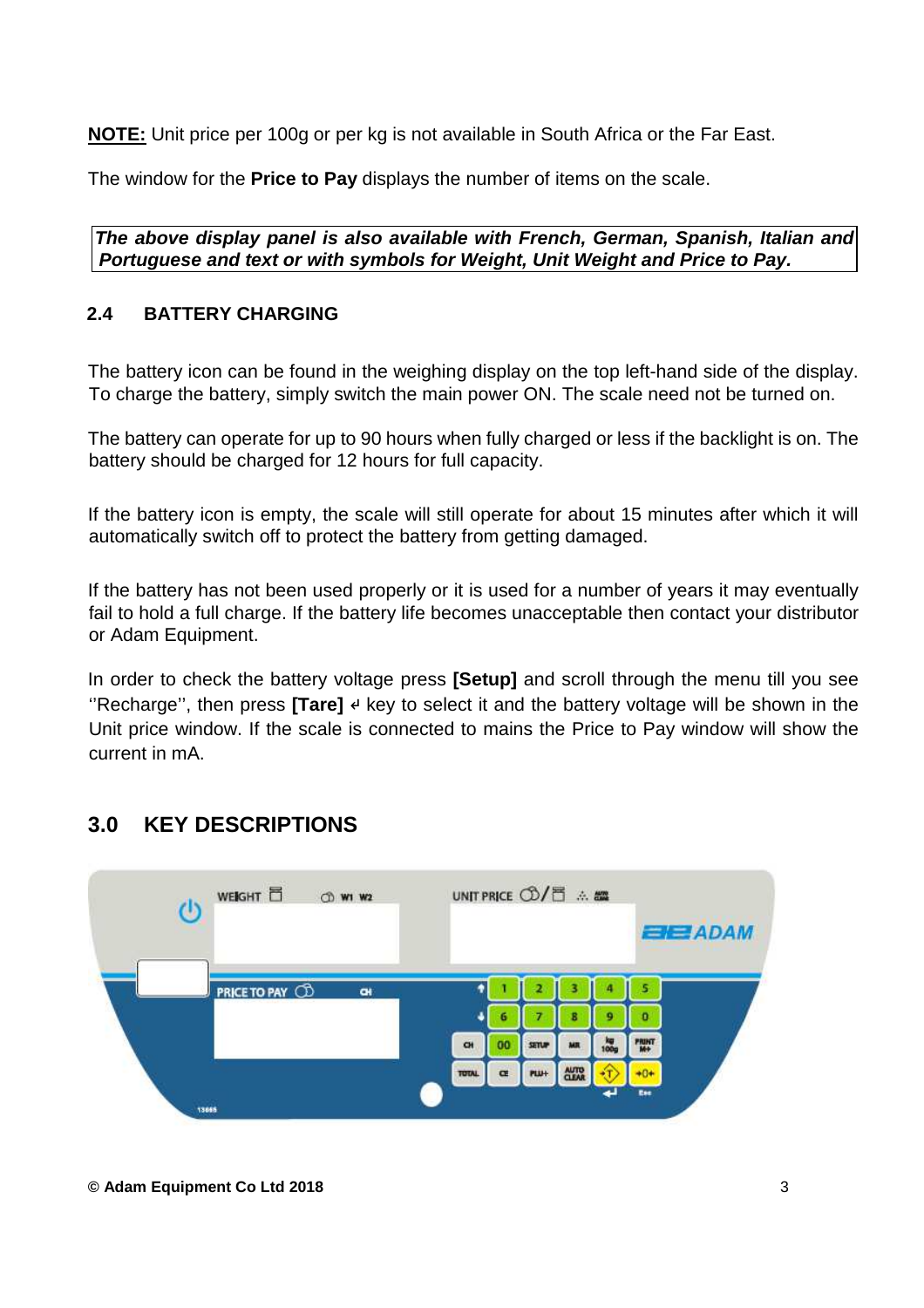#### **[0-9]**

Numeric entry keys to set the unit price.

#### **[00]**

Numeric entry key to enter double zero values e.g. press [2] and [00] to show 2.00 on the display

#### **[CE]**

Clears an erroneous entry or return to normal operation.

#### **[PLU+]**

Stores or recalls a PLU value from one of the stored 161 PLU values.

## **[Tare]** or  $\sqrt{ }$  key

Sets the scale to display zero weight when an empty container is placed on the platform or removed again.

#### **[CH]**

The change key displays the total price to pay by subtracting unit weight from the unit price value.

#### **[Total]**

The total key provides the total price to pay by multiplying unit weight by the unit price value.

#### **[MR]**

The memory key shows the 2 most frequently used Weight, Unit Price and Price to Pay values.

#### **[Setup]**

Brings up the setup menu for changing date, time, power etc

#### **[Zero]** or  $\rightarrow 0$  key

It sets the zero when the platform is empty and no tare value is entered.

#### **[Auto Clear]**

Allows the user to automatically reset the unit price to zero, when the weight is removed.

#### **[Kg 100g]**

It selects the unit price per kilogram or per 100g. **Note:** This key is not available for South Africa and Far East models

#### **[Print M+]**

It sends the results of the current displays to the RS-232 interface.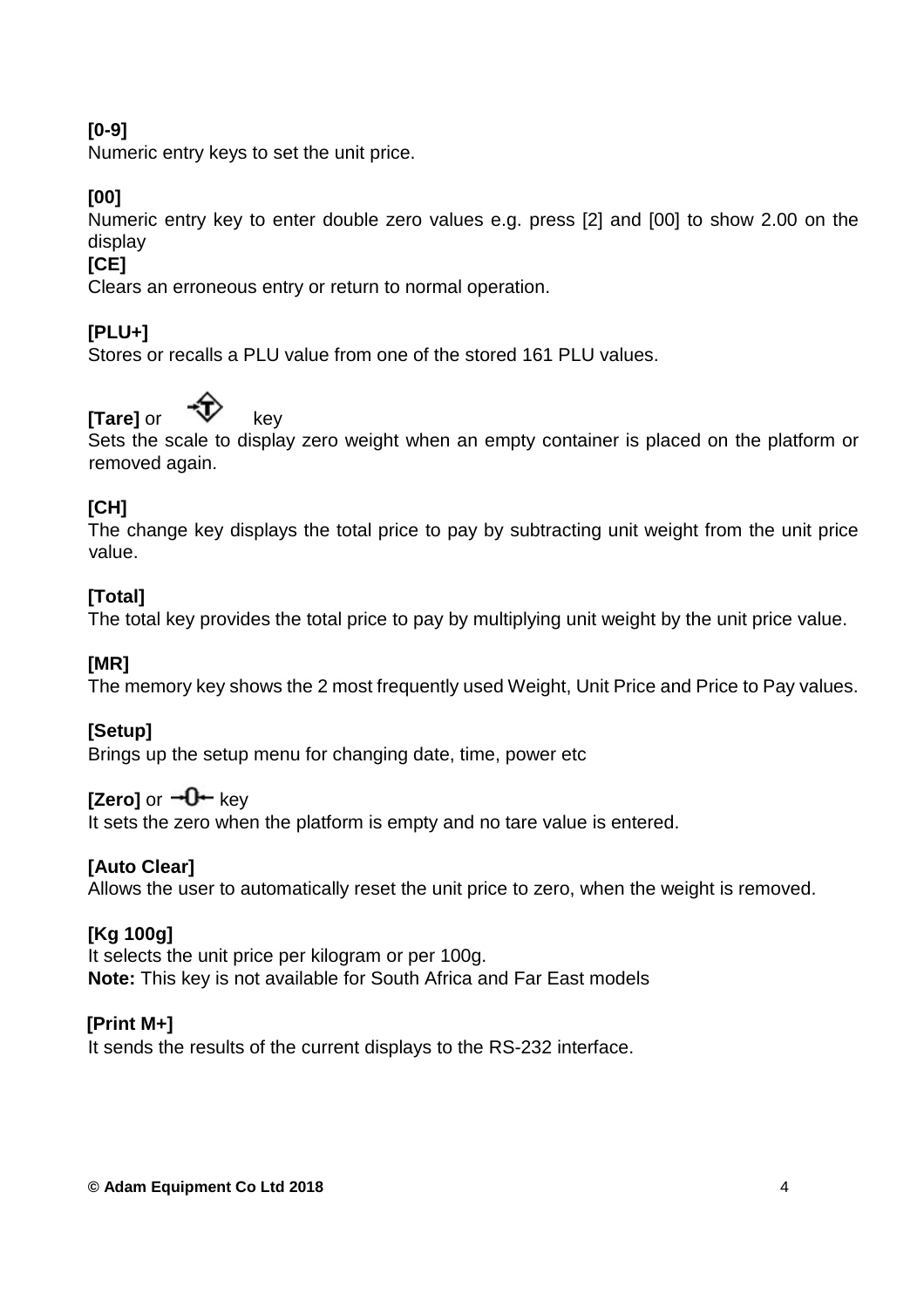## **4.0 OPERATION**

#### **4.1 ZEROING THE DISPLAY**

Steps:

- 1) You can press the **[Zero]/0Esc** key when no tare is entered to set the zero point from which all other weighing is measured.
- 2) When the zero point is obtained the **Weight** window will show an arrow next to the Zero legend marked under the **Weight** window.
- 3) The scale has an automatic re-zeroing function to account for minor drifting or accumulation of material on the platform. However you may need to press **[Zero]/0Esc** if weight is displayed whilst the platform is empty.

#### **4.2 TARING**

Taring is used to eliminate the weight of a container so that only the net weight is displayed.

#### **Steps:**

- 1) Zero the scale by pressing **[Zero]/0Esc** if necessary. The zero indicator will be on.
- 2) Place an empty container on the platform. The weight of the container will be displayed.
- 3) Press **[Tare]** ↵ to zero the scale. The displayed weight is then stored as the tare value and that value is subtracted from the display, leaving zero on the display. The **Net**  indicator will now show. As product is added only the weight of the product will be shown.
- 4) When the product and container are removed the weight window will show a negative value. To use a different container, remove this negative tare value by pressing **[Tare]**  ↵ once more.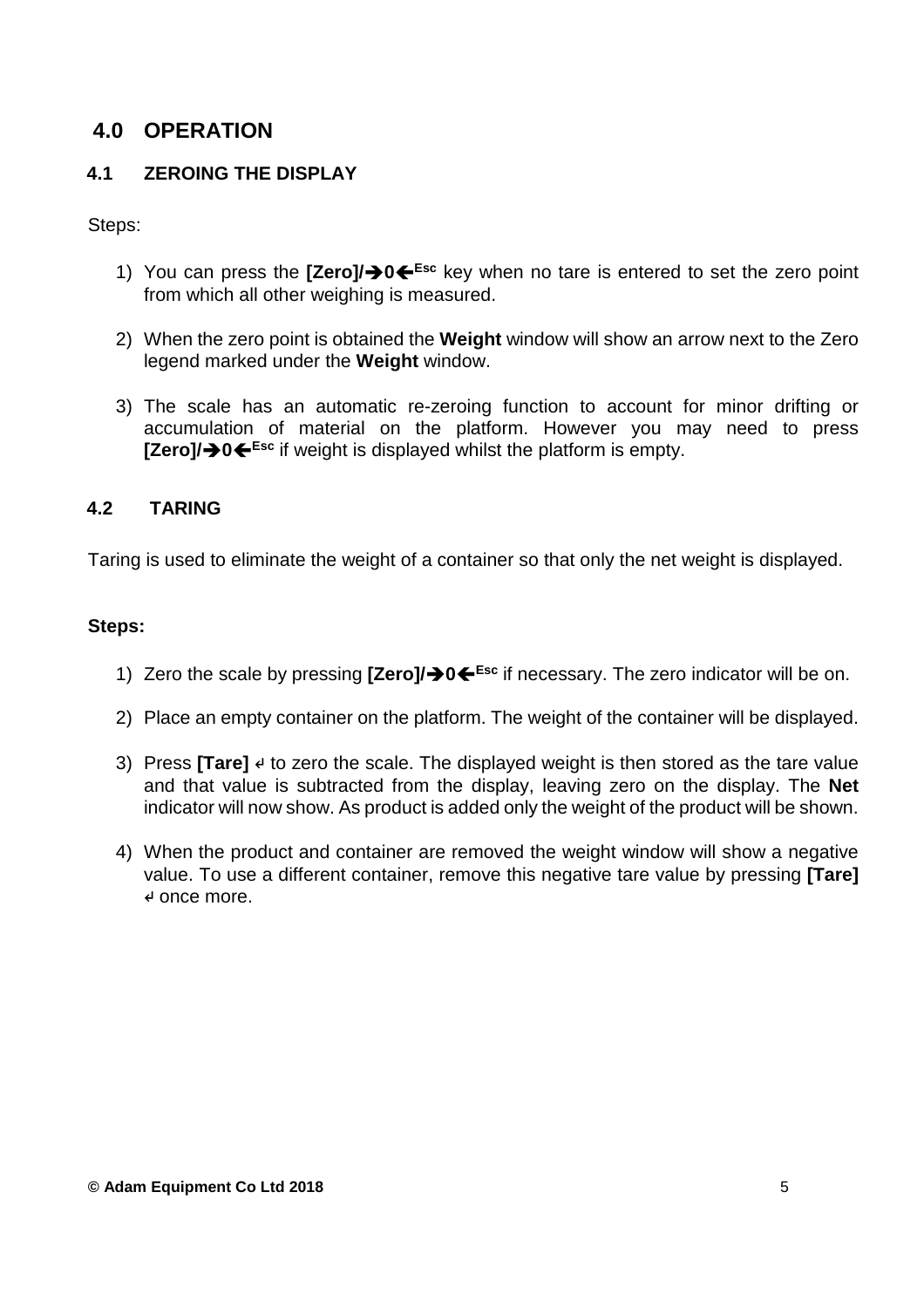#### **4.3 DETERMINING VALUE OF A PRODUCT BY WEIGHT**

To determine the cost of a product sold by weight, it is necessary to enter the cost per kilogram or per 100g using the numeric keys or one of the pre-set PLU values.

The **Weight** window will show the net weight, the **Unit Price** window will show the price per kilogram or per 100g as selected by the **[kg 100g]** key. The **Total Price** window will show the computed value for the total price.

#### **Example:**

|                                                    | Di splay will show |                   |                    |  |  |  |  |
|----------------------------------------------------|--------------------|-------------------|--------------------|--|--|--|--|
|                                                    | Weight<br>(in kg)  | <b>Unit Price</b> | <b>Total Price</b> |  |  |  |  |
| Place a container on the<br>scale and Press [Tare] | 0.000              | 0.00              | 0.00               |  |  |  |  |
| Place the items on the<br>platform                 | 1.300              | 0.00              | 0.00               |  |  |  |  |
| Key in the unit price                              |                    |                   |                    |  |  |  |  |
|                                                    | 1.300              | 5.00              | 6.50               |  |  |  |  |

Press the **[kg 100g]** key to change the calculation to a price based on the cost per 100g or the cost per kilogram.

If a different unit price is required either press **[CE]** to reset the unit price to 0.00 or simply enter a new unit price.

**NOTE: For South Africa and Far East, unit weight per 100g or per kg is not available.**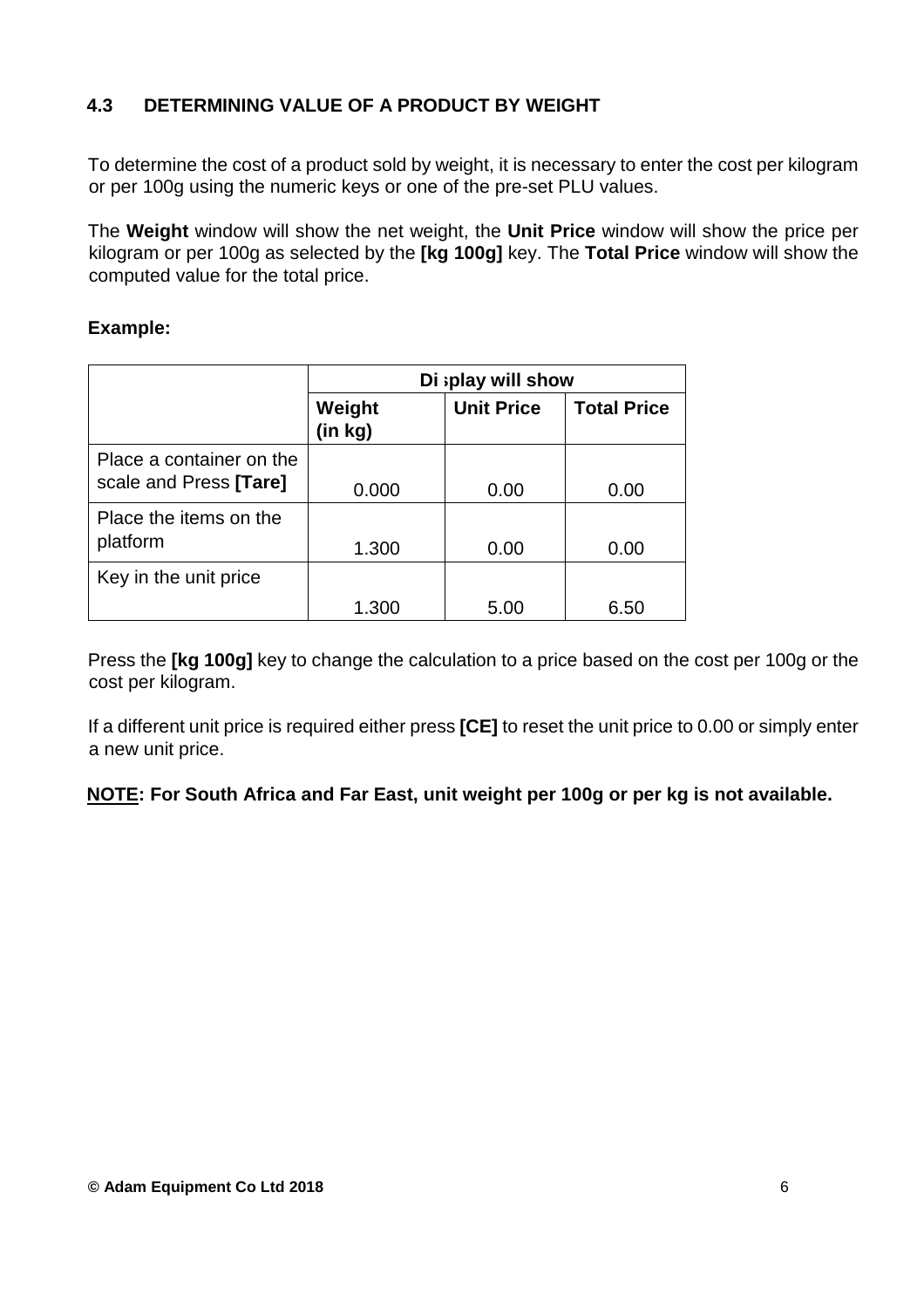#### **4.4 ENTERING VALUES FOR THE PLUs**

To store values for the **[PLU+]** key into the memory follow the procedure:

- 1) Enter the unit price value using the keypad, selecting either price/kg or price/100g if needed.
- 2) Press the **[PLU+]** key, then select "Store" (using digits [1] or [6] to change the selection); once selected press **[Tare]** ↵ key. Display will show "PoS 0" on the price to pay display.
- 3) Enter any number (00 up to 161) for saving the unit price in the desired position. For example, press **[1]** and **[4]** for the position 14. It will show "PoS 014". Press **[Tare]** ↵ key) to save it.
- 4) To change the earlier saved value against a particular PLU, simply repeat the process.

#### **4.5 USING A STORED PLU VALUE FOR UNIT PRICE**

Product Look-Up (PLU) numbers are used to store information about the most commonly used items. Using SWZ, the PLU values can be stored as either cost per kilogram or cost per 100g. During the weighing operation, the user can recall the cost per kilogram or per 100g of a particular item very easily using the PLU values.

#### **The individual PLU values should be entered against specific items before the weighing process starts so that the desired PLU's can be recalled during the weighing process.**

The user can store and recall up to 161 PLU values (PoS 001 to PoS 161) using the **[PLU+]** key.

To recall one of these PLU values the following procedure applies:

- 1) To recall a PLU value, press **[PLU+]**. The display will show "store" or "recall" press digits [1] or [6] to change the selection and then press **[Tare]** ↵ key
- 2) Once selected, display will show "PoS 0" on the Price to Pay display. Enter a number (00 to 161) and press **[Tare]** ↵ key to save the value against the number selected.
- 3) Once complete, the value can be recalled by selecting "recall" using the previous steps and entering the saved PLU number.

If the item is loaded on the pan, the **Price to Pay** window will show the total cost. If nothing is loaded, only the PLU value saved for the location will be displayed in the **Unit Price** window and the **Price to Pay** window will display "0,00 ".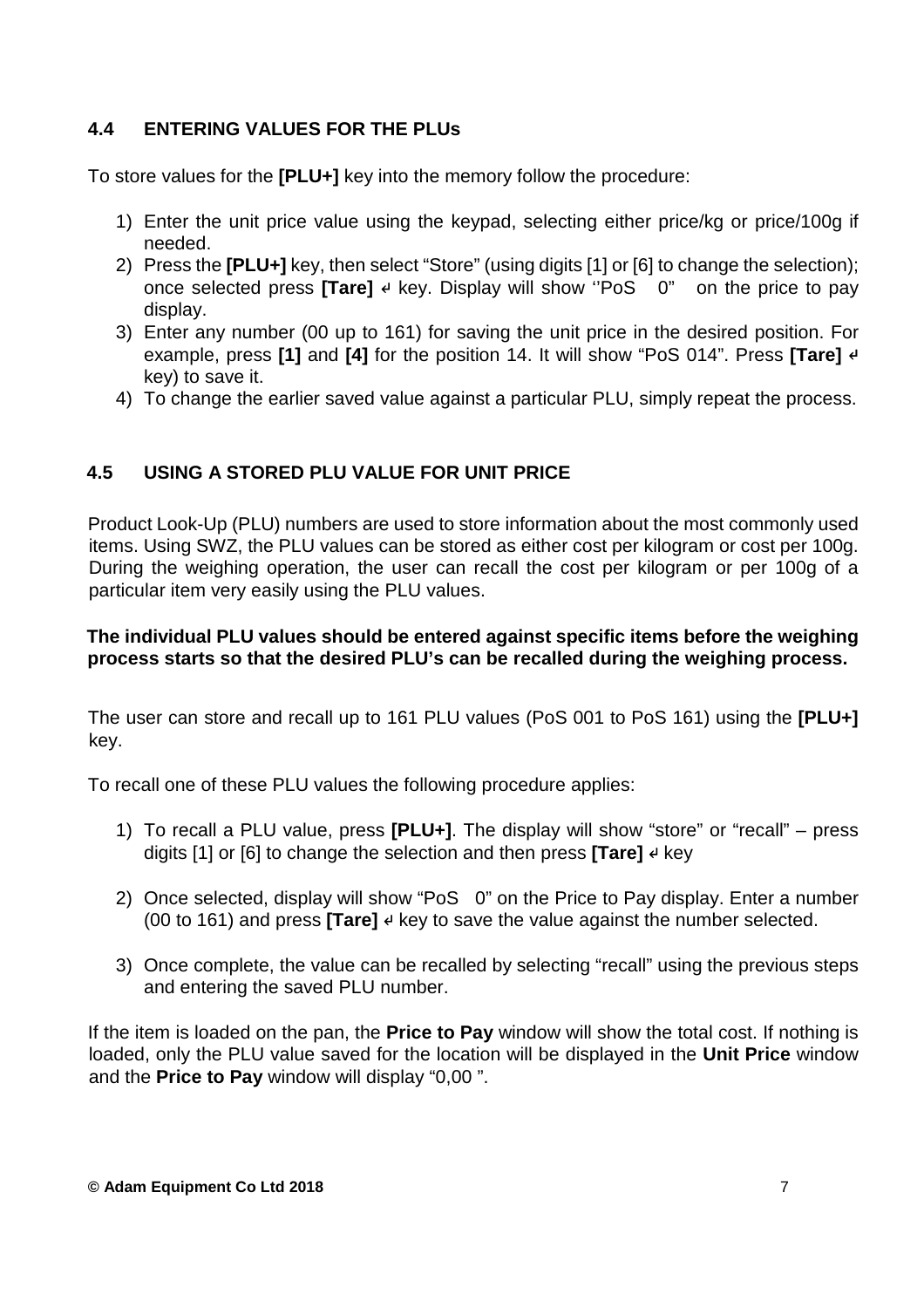#### **4.6 AUTO CLEAR KEY**

The **[Auto Clear]** key will enable the Auto Clear function.

When this function is active the scale will automatically clear (set the unit price to zero) when the last item to be weighed has been removed from the scale.

When the Auto Clear is active the Auto Clear indicator (arrow) on the LCD will be ON.

Pressing **[Auto Clear]** will turn off the function and the indicator will disappear. Pressing it will turn the function to ON again.

#### **4.7 PRICE PER KILOGRAM AND PER 100 GRAM- [Kg 100g] KEY**

Pressing the **[kg 100g]** key will change the scale from using a price per kilogram to price per 100g. This will show on the display:



This information is also saved for the PLU values that are stored in the memory.

#### **NOTE: This is not applicable for SWZ for South Africa and Far East.**

#### **4.8 AUTO SLEEP FUNCTION**

If there has been no movement on the keypad or when the scale is not used for some time (as pre-set by the user under this function) it automatically switches off. To set this parameter:

- 1) Press **[Setup]** key and scroll through the menu using the **[1]** or **[6]** digits until you come to "Power"
- 2) Select Power using **[Tare]** ↵ key and then choose the amount of time you want (e.g.: 1, 2, 5, 10, 15 minutes or OFF) by using the **[1]** or **[6]** digits
- 3) Press the **[Tare]** ↵ key to select the amount of time until this function activates or to turn this off.

#### **4.9 BACKLIGHT OPERATION**

**© Adam Equipment Co Ltd 2018** 8 The backlight may be enabled or disabled by the user. If the backlight is disabled the battery life will be maximised, when in operation the battery life will depend on usage.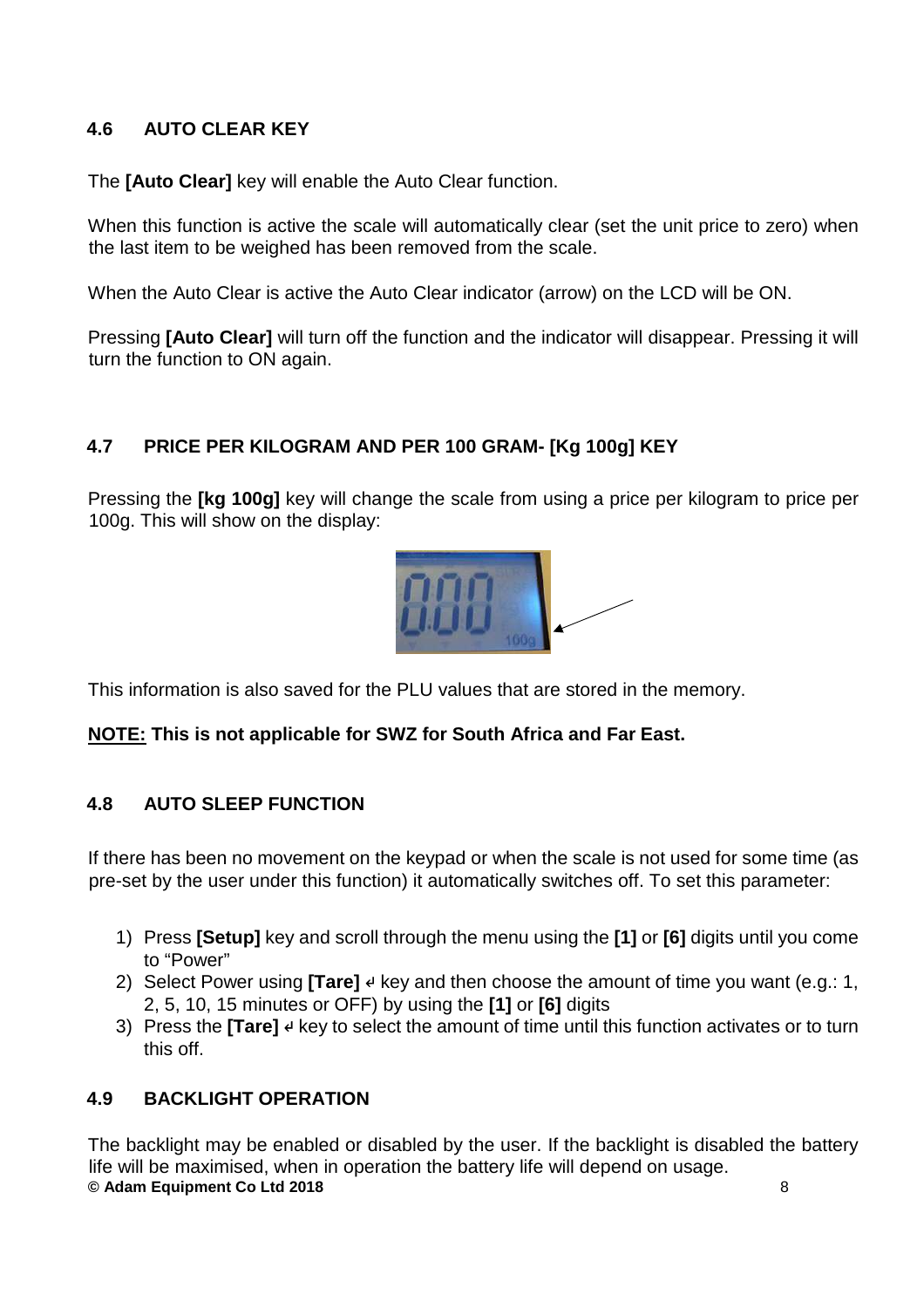#### **To set the backlight:**

- Press the **[Setup]** key to bring up the setup menu, then use the digits **[1]** or **[6]** to scroll through until **"bl"** is displayed.
- Press the **[tare]** key to select.
- The price to pay display will provide options for **"on"**, **"off"** or **"auto".** Press the **[Tare]**  ↵ key to select the preferred mode.

When "on" or "auto" selected you can set the brightness level by pressing [Tare]<sup>↓</sup> key and then using the digits **[1]** or **[6]** select: ''Low'', ''Mid'' or ''High''.

#### **Backlight operation**

When the backlight is set to automatic control it will only turn on when the scale is being used, when there is weight on the platform or when a key is pressed.

It will turn off automatically after a few seconds when the weight is zero or after a while, the last key was pressed.

#### **4.10 KEY SOUND BEEPER**

To turn ON or OFF the key sound beeper press **[Setup]** and then use the digits **[1]** or **[6]** to scroll through until you find **''KEY bP**''. Press **[Tare]** ↵ key to select it and then select ''ON'' for activate the sound or ''OFF'' for deactivate it, using the digits **[1]** or **[6]** to scroll**. Press [Tare]**  ↵ key to save your option.

#### **4.11. NON WEIGHED ITEMS**

1) For non-weighed items enter the unit price and press **[TOTAL**] key.

2) The price is transferred to the Weight window; the units (g or kg) disappear and an arrow

will point to the  $\omega$  symbol.

3) In the Unit price window an arrow will point to the pieces symbol. Enter the number of pieces and the Price to Pay window will show the Total price to pay.

4) To enter a new quantity of the same non weight item, you can exit using the [**Esc]** key or pressing **[TOTAL]** key again and then enter the new quantity and the new price to pay will be displayed.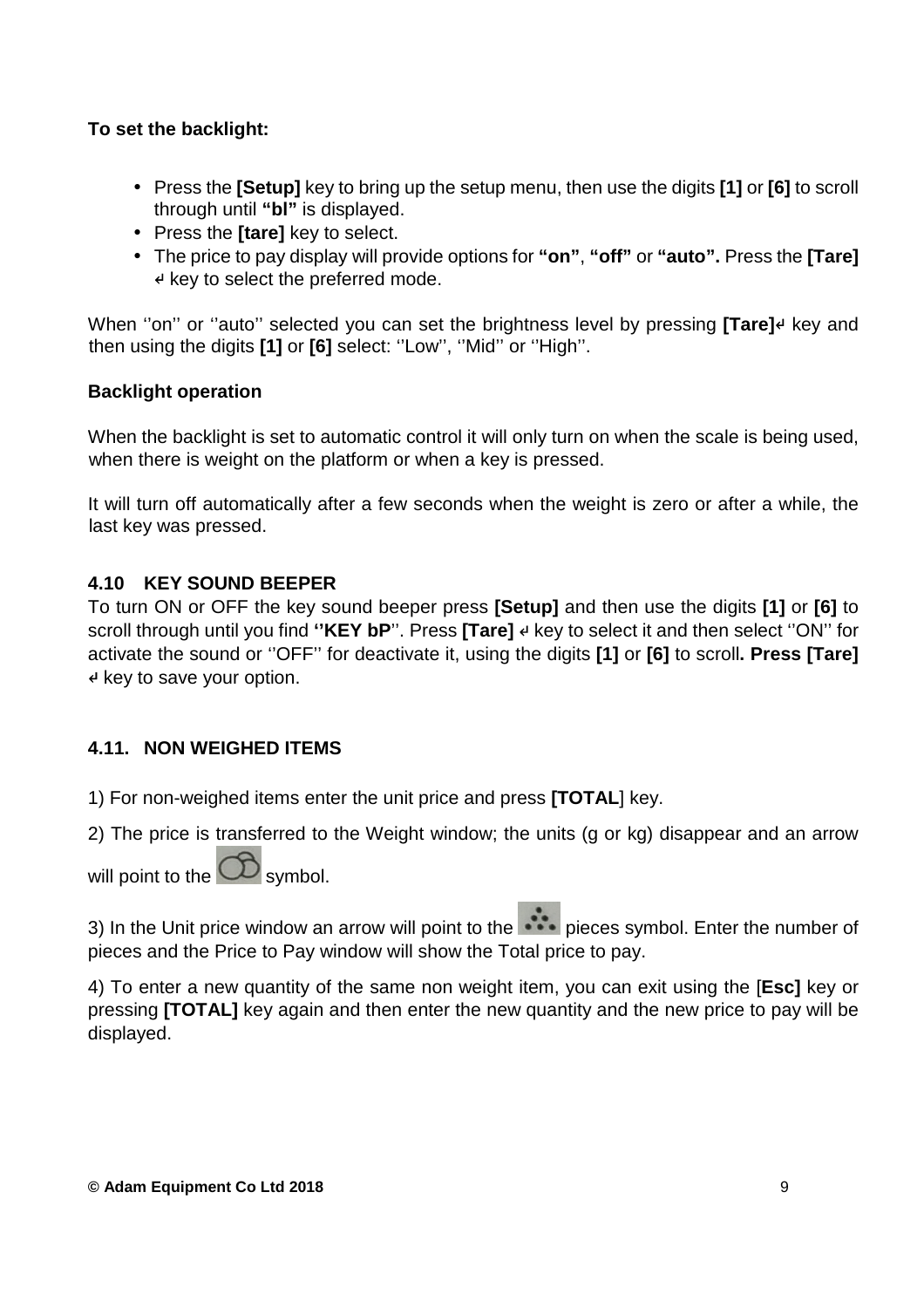#### **4.12 CHANGE FUNCTION**

The change function allows you to calculate the correct change for both weight and non-weight items.

- 1) When Total price to pay is shown in the Price to Pay window, press **[CH]** key and total price goes to Weight window.
- 2) Type the amount of tendered which will be shown in the Unit price window and the amount of change will be displayed in the Price to pay window.

#### **4.13 RS-232 INTERFACE**

SWZ scales include a bi-directional RS-232 interface. The scale can be controlled by sending commands from a PC when connected via an RS-232 cable. See section 4.13.1.

#### **Specifications:**

RS-232 output of weighing data ASCII code Adjustable Baud rate: 1200, 2400, 4800, 9600, 19200, 38400, 57600, 115200 baud

#### 8 **data bits No Parity**

#### **Connector:**

9 **pin D-subminiature socket**  Pin 2 Output Pin 3 Input Pin 5 Signal Ground

#### **4.13.1 Input commands format**

The scale can be controlled with the following commands. The commands must be sent in upper case letters.

| T <cr><lf></lf></cr> | Tares the scale to display the net weight. This is the same<br>as pressing [Tare] key. |
|----------------------|----------------------------------------------------------------------------------------|
| Z < c r > < <b>I</b> | Sets the zero point for all subsequent weighing. The display<br>shows zero.            |
| P <cr><lf></lf></cr> | Prints the results to a PC or printer using the RS-232<br>interface.                   |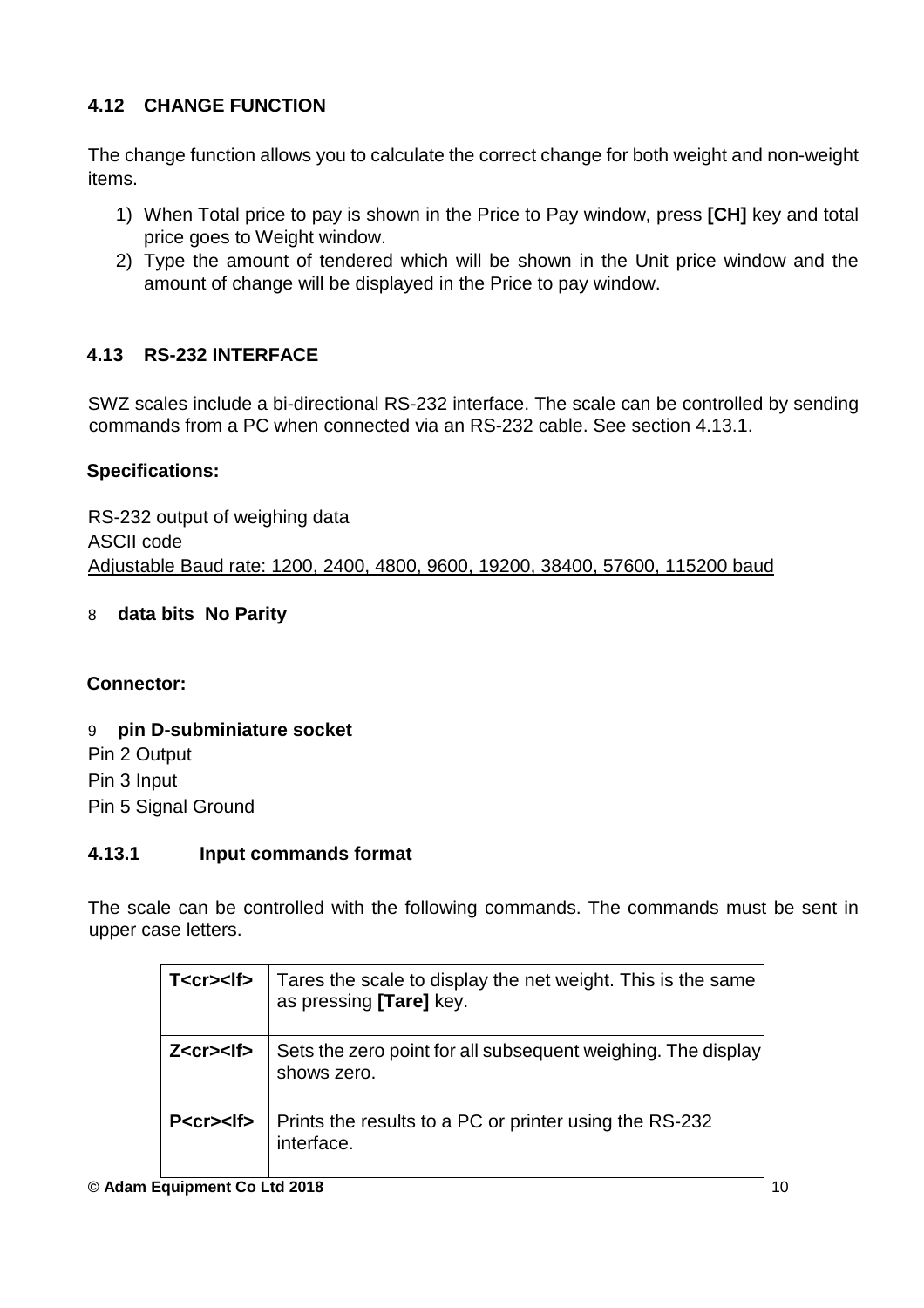#### **4.13.2 RS-232 Setup**

The RS-232 interface uses parameters set by the user for language, currency symbol, baud rate, date format and label format of the printout.

Press the **[Setup]** key to bring up the setup menu, then use the digits **[1]** or **[6]** to scroll through until "rS232" is displayed. Press **[Tare] ↵ key** to confirm your enter, then use again the digits **[1]** or **[6]** to scroll through parameters options.

When a parameter is entered by pressing **[Tare]** <sup>↓</sup>, the displays will guide you through the parameter selected and the options available. The parameters and their function are:

|        | <b>Displays</b>   |                             | Options                                                       | <b>Functions</b>                      |
|--------|-------------------|-----------------------------|---------------------------------------------------------------|---------------------------------------|
| Weight | <b>Unit Price</b> | <b>Price to Pay</b>         |                                                               |                                       |
| rS232  |                   | Pr int<br><b>PC</b><br>C md | Printer<br>Continuous to PC<br>Command                        |                                       |
|        |                   | <b>Baud</b>                 | 1200, 2400,<br>4800, 9600, 19200,<br>38400, 57600, or 115200  | Set baud rate.                        |
|        |                   | Format / ATP                | 1, 2 or 3 /ATP                                                | Select label format to<br>print.      |
|        |                   | If $ATP -$<br>Copy1         | $1 - 8$                                                       | Select no of copies to<br>be printed. |
|        |                   | Language                    | EnGLiSH, FrEnCH,<br>GErMAn, SPAniSH,<br>Italian or Portuguese | Select Language to be<br>printed.     |

#### **LABEL FORMATS:**

#### **(NOTE: All lines are terminated with a <cr><lf>)**

#### **Format 1 (English with £ shown):**

2018/08/31 13:01:56 UNIT PRICE NET TOTAL ------------------------------------- £ 1.20/100g 0.200kg £ 2.40

#### **Format 2 (Spanish with \$ shown):**

FECHA 2017/04/08 HORA 04:00:30 PRECIO UNIT. \$ 10.99/100g NETO 0.200kg TOTAL \$ 21.98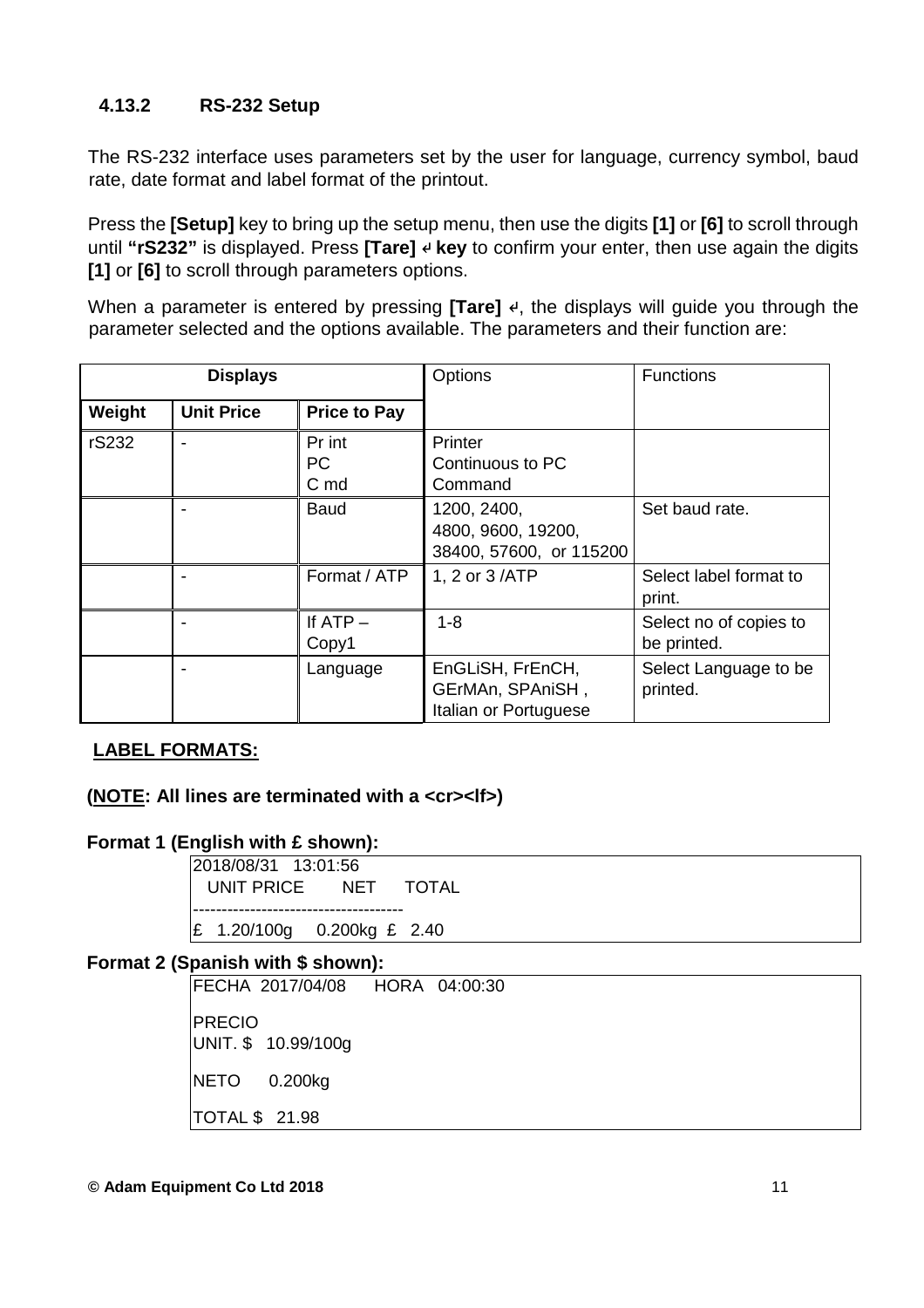#### **Format 3 (Weight only):**

| 0.200kg |
|---------|
|         |

#### **ATP format**

| <b>DATE</b>      | 12-12-2018   |
|------------------|--------------|
| USER. ID         | O            |
| <b>SCALE. ID</b> | ∩            |
|                  |              |
| <b>TIME</b>      | 13:23:42     |
| NET              | 0.5000kg     |
| <b>TARE</b>      | 0.0000kg     |
| <b>GROSS</b>     | 0.5000kg     |
| <b>UNITPRICE</b> | 12.34<br>/kg |
| <b>TOTAL</b>     | 6.17         |
|                  |              |

#### **4.14 REAL TIME CLOCK SETUP**

The Real Time Clock (RTC) is used for the RS-232 output only. The Date and Time can be set as required within the setup menu (**[Setup]** key). The scale will keep the clock running even when the power is off.

#### **Setting up the clock**

- 1) Press the **[Setup]** key to bring up the setup menu.
- 2) Using the digits **[1]** and **[6]**, scroll through until you see "Time" in the display. Press the **[Tare]** ↵ key.
- 3) The display below will show the current time set in the format 00:00:00.
- 4) Use the keypad to enter the correct time in hours, minutes and seconds (24 hour format) and press the **[Tare]** ♦ key to confirm.

#### **Setting up the date**

To change the date, follow the same process as above, selecting "date" from the setup menu. Here you will be presented with several formats:

| "YY-mm-dd" | year, month, day |
|------------|------------------|
| "mm-dd-YY" | month, day, year |
| "dd-mm-YY" | day, month, year |

- 1) Press the **[Tare]** ↵ key to accept the chosen format and then enter the date in this format.
- 2) Press the **[Tare]** ↵ key to accept the date.

An error code will be shown if the time (Err 1) or the date (Err 2) is not the permissible values. For example,  $34<sup>th</sup>$  day of a month is an invalid entry.

#### **© Adam Equipment Co Ltd 2018** 12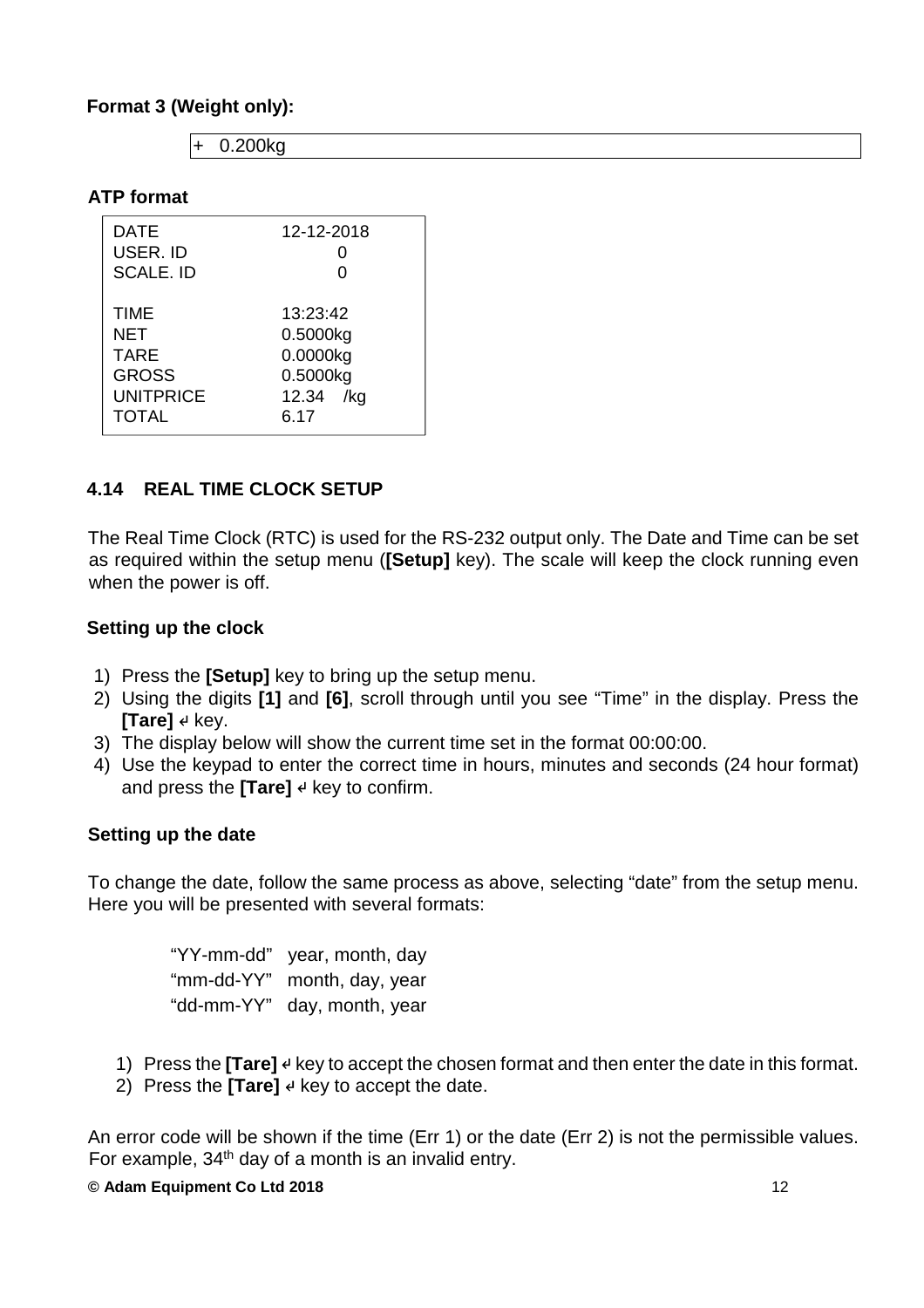## **5.0 ERROR CODES**

During the initial power-on testing or during operation, the scale may show an error code in which case consult the table below. If the error persists, contact your dealer for further support.

| <b>ERROR</b>     | <b>DESCRIPTION</b>                                                                                                                         | <b>POSSIBLE CAUSES</b>                                                                                                                                                                                                   |
|------------------|--------------------------------------------------------------------------------------------------------------------------------------------|--------------------------------------------------------------------------------------------------------------------------------------------------------------------------------------------------------------------------|
| <b>CODE</b>      |                                                                                                                                            |                                                                                                                                                                                                                          |
| Err <sub>1</sub> | Time input Error                                                                                                                           | Invalid time entry such as "268970" for                                                                                                                                                                                  |
|                  |                                                                                                                                            | the time format " <b>H-m-S</b> ".                                                                                                                                                                                        |
| Err <sub>2</sub> | Date input Error                                                                                                                           | 34 <sup>th</sup> day of a month is an invalid entry.                                                                                                                                                                     |
| Err3             | Zero when power on and not<br>stable.                                                                                                      | Scale not placed on a stable surface                                                                                                                                                                                     |
| Err <sub>4</sub> | Initial Zero is greater than<br>allowed (4% of maximum<br>capacity) when power is turned<br>on or when the [Zero/Enter]<br>key is pressed. | Weight on the pan when turning the<br>scale on. Excessive weight on the pan<br>when zeroing the scale.<br>Platform is not installed.<br>Improper calibration of the scale.<br>Damaged load cell.<br>Damaged Electronics. |
| Err <sub>5</sub> | Zeroing error                                                                                                                              | Trying to zero too much mass                                                                                                                                                                                             |
| Err 6            | Negative tare error                                                                                                                        | Pressing tare with a negative value                                                                                                                                                                                      |
| Err <sub>7</sub> | <b>Stability error</b>                                                                                                                     | or vibrations causes<br>Draft<br>unstable<br>weight                                                                                                                                                                      |
| Err <sub>8</sub> | Percent input error                                                                                                                        | Percent function is entered with no<br>reference mass on the pan.                                                                                                                                                        |
| Err <sub>9</sub> | calibrate<br>exceed<br><b>User</b><br>zero<br>factory calibration 10%                                                                      | Improper calibration (should be within<br>+10% of the factory calibration). The old<br>calibration data will be retained until the<br>calibration process is complete.                                                   |
| <b>Err 10</b>    | User load calibration exceed<br>factory calibration 10%                                                                                    | Improper calibration (should be within<br>+10% of the factory calibration). The old<br>calibration data will be retained until the<br>calibration process is complete.                                                   |
| <b>Err 19</b>    | Weight lower limit is larger than<br>upper limit                                                                                           | High limit is set first, then the low limit is<br>set higher than the high limit and low<br>limit not equal to zero.                                                                                                     |
| <b>Err ADC</b>   | <b>Incorrect ADC value</b>                                                                                                                 | Load cell is damaged.<br>Electronics is damaged.                                                                                                                                                                         |
| ---0L---         | Weight over range                                                                                                                          | Weight over scale range                                                                                                                                                                                                  |
| ---Lo---         | Below Gross zero by >20e                                                                                                                   | Weight below scale range                                                                                                                                                                                                 |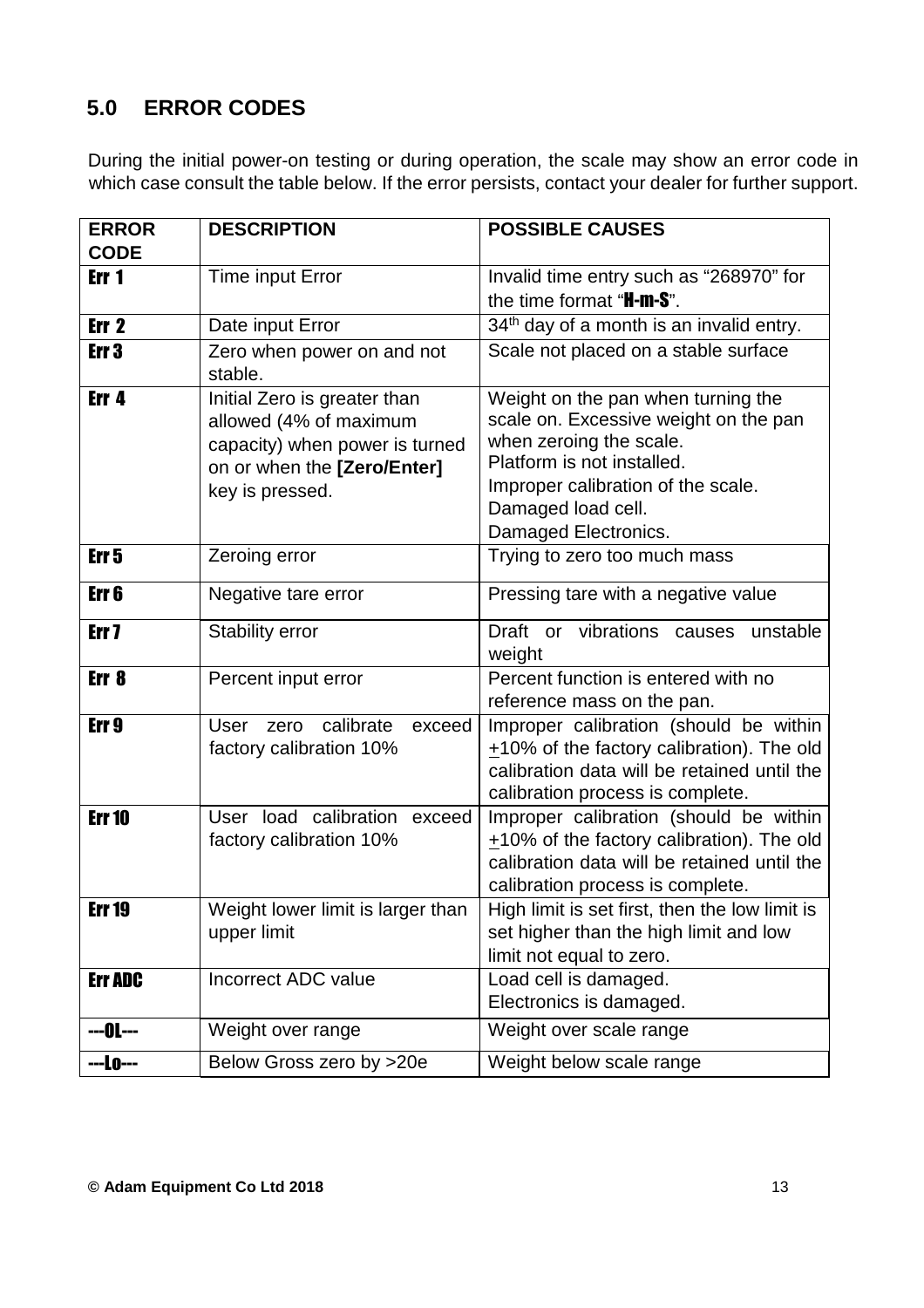## **6.0 CALIBRATION**

The SWZ scales are sealed to prevent unauthorised calibration.

Contact Adam Equipment or your supplier for more details.

**WARNING**: CALIBRATION OF THE SCALES MAY MAKE IT ILLEGAL TO USE THE SCALES FOR SALES OF GOODS. CONTACT YOUR TRAIDING STANDARDS OFFICE FOR FURTHER ASSISTANCE.

# **7.0 REPLACEMENT PARTS AND ACCESSORIES**

If you need to order any spare parts and accessories, contact your supplier or Adam Equipment. A partial list of such items is as follows-

3.02.2.0.13911 - In use cover

- 3.02.2.0.13912 Hard Carry case
- 2.02.0.0.13913 Pack of 5 In use cover
- 2.02.0.0.13914 Pack of 10 In use cover
- 3.01.4.0.11014 RS232 cable
- 2.02.0.0.13915 USB option
- 2.02.0.0.13916 Rechargeable Battery option
- 3.07.4.0.10267 USB cable
- 1120011156 ATP thermal printer
- 3126011263 ATP thermal printer paper
- 3126011281 ATP thermal printer paper (pack of 10)
- 600002028 Adam DU data collection program
- 700660290 Calibration Certificate
- 303149761 Fish Scoop (complete with fitting to the scale)
- 303149759 Vegetable Scoop (complete with fitting to the scale)
- 303149760 Confectionary Scoop (complete with fitting to the scale)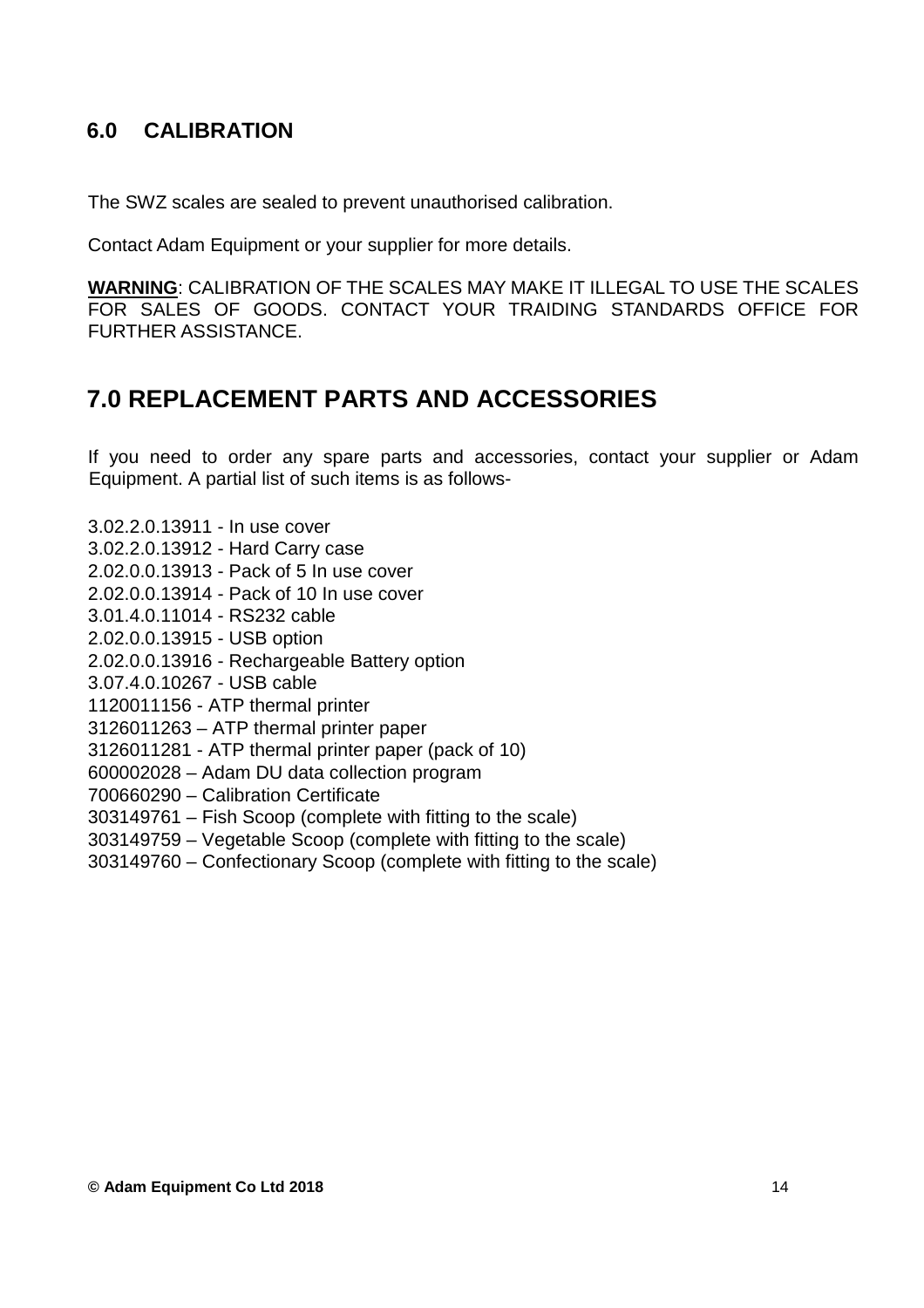#### **WARRANTY STATEMENT**

Adam Equipment offers Limited Warranty (Parts and Labour) for any components that fail due to defects in materials or workmanship. Warranty starts from the date of delivery.

During the warranty period, should any repairs be necessary, the purchaser must inform its supplier or Adam Equipment Company. The company or its authorised Technician reserves the right to repair or replace the components at any of its workshops at no additional cost, depending on the severity of the problems. However, any freight involved in sending the faulty units or parts to the Service Centre should be borne by the purchaser.

The warranty will cease to operate if the equipment is not returned in the original packaging and with correct documentation for a claim to be processed. All claims are at the sole discretion of Adam Equipment.

This warranty does not cover equipment where defects or poor performance is due to misuse, accidental damage, exposure to radioactive or corrosive materials, negligence, faulty installation, unauthorised modifications or attempted repair, or failure to observe the requirements and recommendations as given in this User Manual.

This product may include a rechargeable battery that is designed to be removed and replaced by the user. Adam Equipment warrants that it will provide a replacement battery if the battery manifests a defect in materials or workmanship during the initial period of use of the product in which the battery is installed.

 As with all batteries, the maximum capacity of any battery included in the product will decrease with time or use, and battery cycle life will vary depending on product model, configuration, features, use, and power management settings. A decrease in maximum battery capacity or battery cycle life is not a defect in materials or workmanship, and is not covered by this Limited Warranty.

Repairs carried out under the warranty do not extend the warranty period. Components removed during warranty repairs become company property.

The statutory rights of the purchaser are not affected by this warranty. The terms of this warranty is governed by the UK law. For complete details on Warranty Information, see the terms and conditions of sale available on our web-site.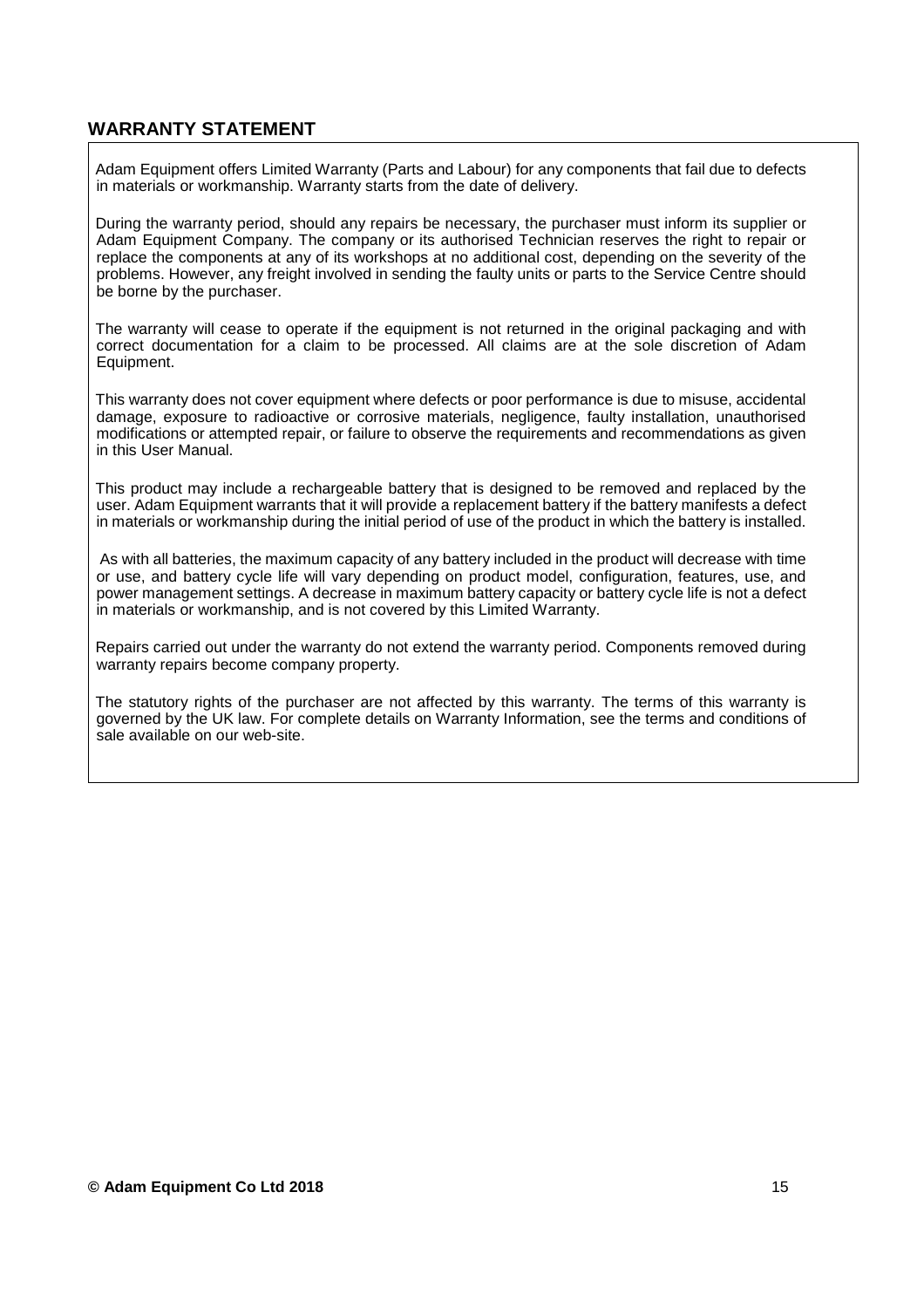#### **WEEE 2012/19/EU**



This device may not be disposed of in domestic waste. This also applies to countries outside the EU, per their specific requirements. Disposal of batteries (if fitted) must conform to local laws and restrictions. Cet appareil ne peut être éliminé avec les déchets ménagers. L'élimination de la batterie doit être effectuée conformément aux lois et restrictions locales.

Dieses Gerät nicht mit dem Hausmüll entsorgt.

Dispositivo no puede ser desechado junto con los residuos domésticos Dispositivo non può essere smaltito nei rifiuti domestici.

#### **FCC / IC CLASS A DIGITAL DEVICE EMC VERIFICATION STATEMENT**

NOTE: This equipment has been tested and found to comply with the limits for a Class A digital device, pursuant to Part 15 of the FCC rules and Canadian ICES-003/NMB-003 regulation. These limits are designed to provide reasonable protection against harmful interference when the equipment is operated in a commercial environment. This equipment generates, uses and can radiate radio frequency energy and, if not installed and used in accordance with the instruction manual, may cause harmful interference to radio communications. Operation of this equipment in a residential area is likely to cause harmful interference in which case the user will be required to correct the interference at his own expense.

#### **CALIFORNIA PROPOSITION 65 - MANDATORY STATEMENT**

WARNING: This product includes a sealed lead-acid battery which contains chemicals known to the State of California to cause cancer and birth defects or other reproductive harm.



Adam Equipment products have been tested with, and are always supplied with mains power adaptors which meet all legal requirements for the intended country or region of operation, including electrical safety, interference and energy efficiency. As we often update adaptor products to meet changing legislation it is not possible to refer to the exact model in this manual. Please contact us if you need specifications or safety information for your particular item. Do not attempt to connect or use an adaptor not supplied by us.